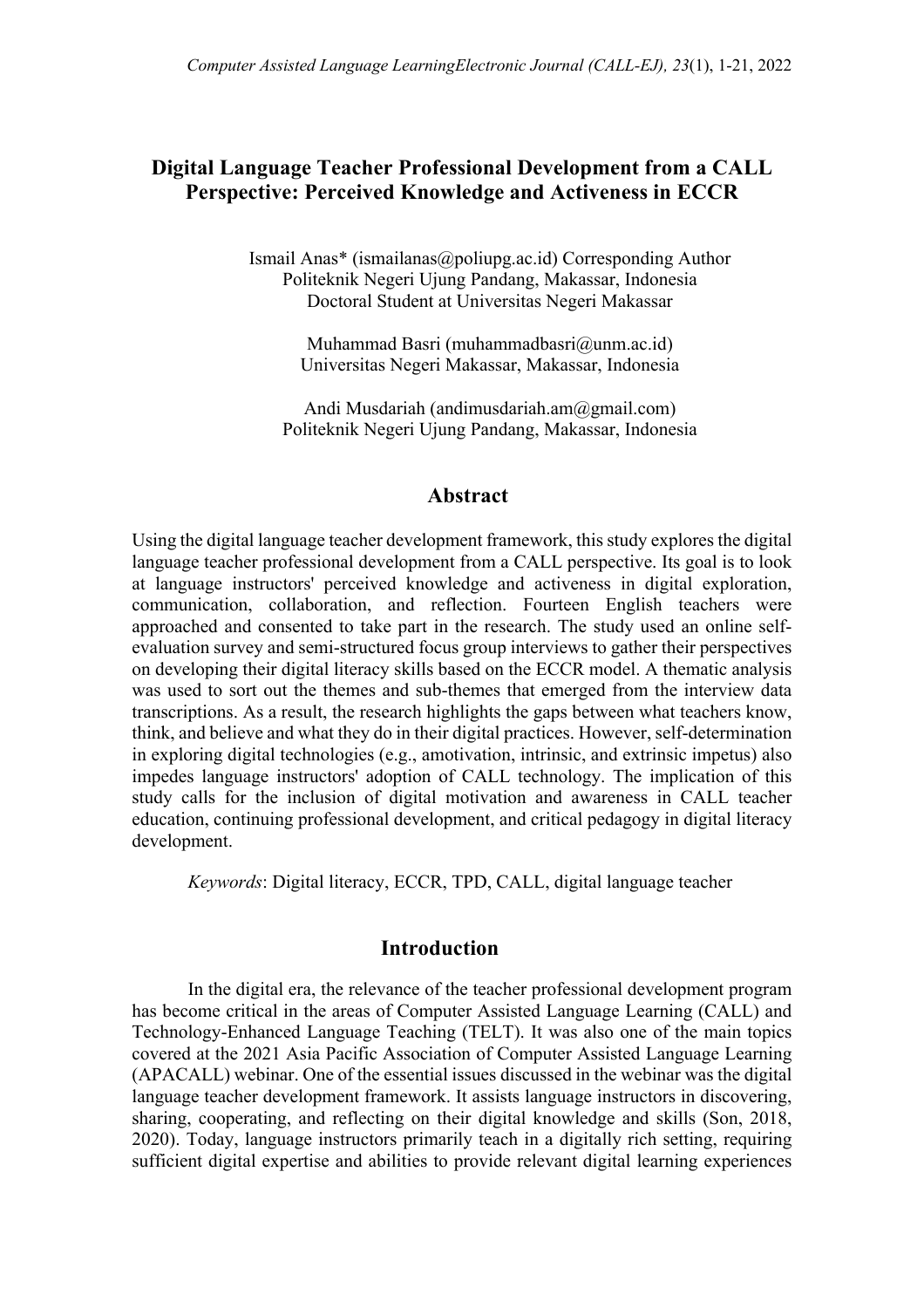for their students. Therefore, the need for CALL workshops or self-directed learning in the area of digital literacy is urgent. For example, they organized a continuing professional development through the online community of practice (Anas, 2018; Kirschner & Lai, 2007).

Language teachers that use online learning technologies such as Learning Management Systems (LMS), synchronous online teaching (Zoom, Google Meet, Skype), and asynchronous methods (WhatsApp, Facebook) now confront several challenges (Bright, 2008). For instance, some English teachers could not utilize the LMS platform (a Moodle-based LMS) due to unfamiliarity and the lack of digital competence. Therefore, assisting and increasing teachers' abilities to use new technologies, ICTs, CALL tools, and multimedia in language education have been performed. Yet, massive acceleration training today might not bring significant contributions to successful language teaching with technology. In some ways, this condition might happen in many different contexts of applied linguistics. The problem does not lie in the quality and intensity of the CALL training. Still, it is more likely influenced by the digital literacy skills of teachers to adapt quickly to technology (Son, 2015). However, enabling language teachers to teach with technology should consider building their digital literacy knowledge and skills to adapt to CALL technologies promptly. Otherwise, the teacher's adaptation to digital language teaching tools may hamper their capacity to accelerate their professional development in the field of CALL.

# **Literature Review**

#### **From Digital Literacy to Digital Competence**

Gilster (1997) coined the phrase "digital literacy" in the mid-1990s, defining it as "dealing with information and integrating it in different formats utilizing digital technology.". He also emphasized that teachers should have the ability to trace and critically evaluate the source of information and place it in context (Pool, 1997). For instance, language instructors should do more than just browse the internet for digital materials and tools. (e.g., eBooks, videos, podcasts, journal articles, web pages, etc.). They must, however, be aware of their sources and critically analyze if they are culturally and pedagogically acceptable for their educational environment. With factual information and digital literacy skills, they will discern which information is trustworthy and not. Thus, they will then be able to select and develop appropriate digital technology tools for their professional job. The ability to use digital technology tools is more than just knowing how to use software, web-based apps, and portable gadgets. Nonetheless, digital literacy is more likely to be concerned with critical thinking, socio-cultural, and psychological matters. Therefore, digital literacy abilities may be taught and acquired through digital literacy education (Lee, 2014).

Many publications have been reported in teacher digital competence and its framework for development (e.g., Boechler, Dragon, and Wasniewski 2014; Cartelli 2012; Gillen and Barton 2010; Lee 2014; Eshet-Alkalai 2004; Falloon 2020). Son (2020) describes digital language teaching competencies as the capacity of language teachers to integrate multimedia pedagogies and innovations in the language classroom. He highlights the need for digital language teachers to leverage technological and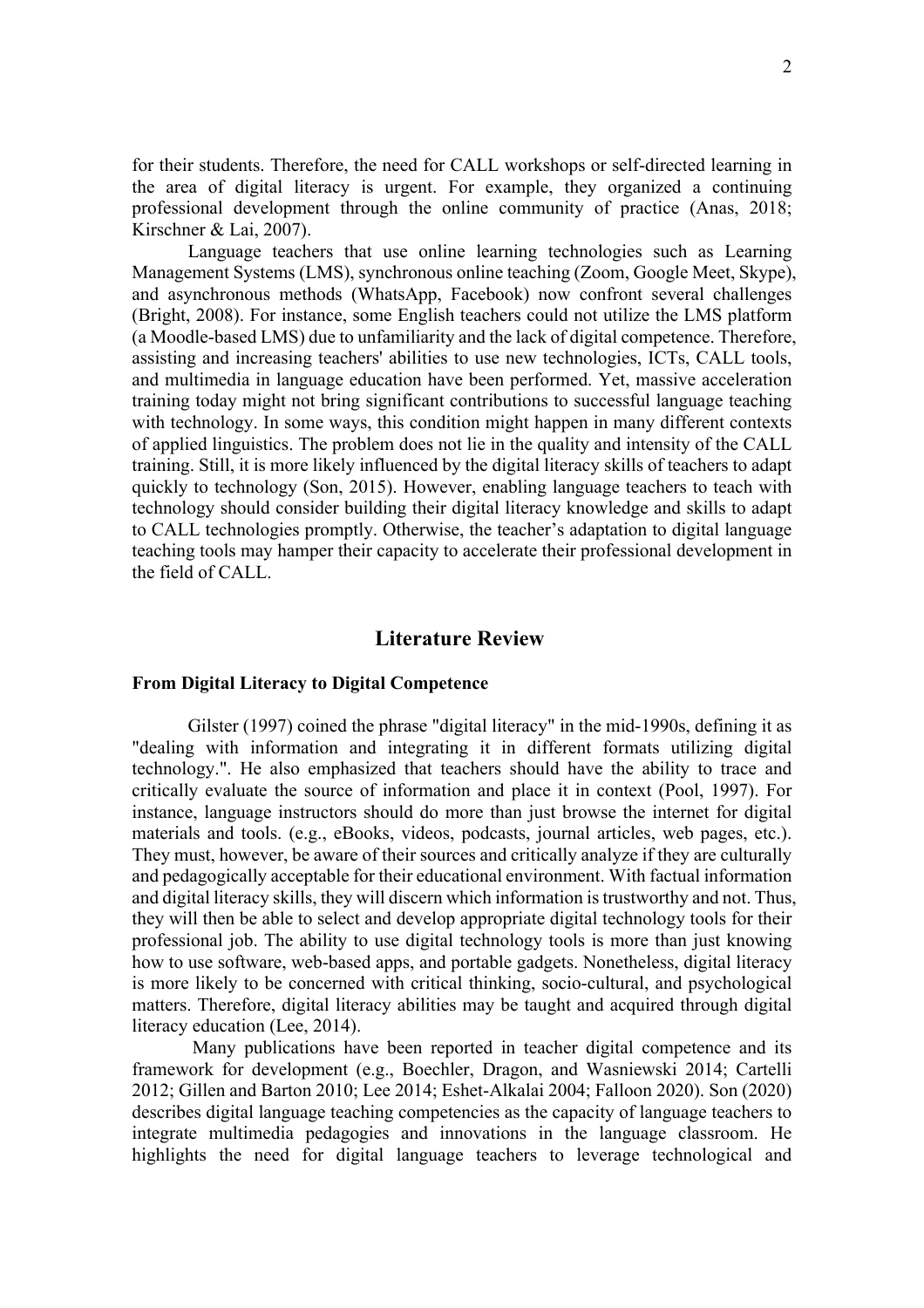pedagogical abilities within a digital learning environment. It appears to be closely related to Hubbard (2008) where he terms it "*technology-savvy teacher*" to describe someone who has a well-developed understanding of CALL application. He also contended that the future of CALL was inextricably linked to the end of language teacher education. For instance, accelerating the language teacher professional development is one of the strategies to enhance the teachers' digital literacy skills. Therefore, they will need a pathway to investigate CALL solutions for their digital instruction.

According to Pianfetti (2001), if a teacher wants to become a competent digital language instructor, he or she must have strong digital literacy abilities. She asserts that by becoming digitally literate, the language teacher can actively participate in professional development in technology. Moreover, a recent study by Akayoğlu et al. (2020) pointed to the importance of equipping the pre-service teachers with pedagogical understanding and skills of using digital tools for teaching. They also contended that language education must connect the digital device to language pedagogy by simulating the integration of digital technologies in the educational setting. Therefore, technological and pedagogical skills are the two interrelated components in teacher digital literacy education. It allows the teachers to construct their digital identity and self-efficacy in conducting digital and media literacy (henceforth DML) classroom activities (Ranieri & Bruni, 2019). Their study also revealed that most teachers are confident in completing DML due to their personal digital experience and competencies. On the other hand, investigating critical components of digital competencies, Howard et al. (2021) argued that multi-directional and dynamic relationships are the two specific factors affecting the improvement of pre-service teachers' experiences in developing their digital competencies. As Jenkins(2011) pointed out, multi-directional and dynamic relationships significantly influence teachers' beliefs in what they do in practice.

# **The Exploration, Communication, Collaboration, and Reflection (ECCR) Framework**

A digital language teacher is closely related to digital literacy skills that enable them to explore, communicate, collaborate, and reflect on their teaching techniques. One of the models that correspond to the framework (Son, 2018, 2020) is proposed by El Shaban & Egbert (2018) about CALL teacher professional development. They pinpoint two development stages: 1) why, what, and how, and 2) technology integration enabling the environment. The two models have some differences in framework conceptualization; the first stage (why, what, and how) is closely related to exploration and communication. The second stage mainly corresponds to collaboration and reflection. This section explores each element of the model to provide a clear overview of how the model develops the language teacher's digital competencies.

Table 1

*The elements of digital language teacher professional development (adapted from Son (2018, 2020))*

| <b>Elements</b> | <b>Description</b>                                             |  |  |  |  |  |  |
|-----------------|----------------------------------------------------------------|--|--|--|--|--|--|
| Exploration     | This component addresses language teachers' active             |  |  |  |  |  |  |
|                 | participation and engagement in gathering knowledge and        |  |  |  |  |  |  |
|                 | skills on digital technologies and related resources linked to |  |  |  |  |  |  |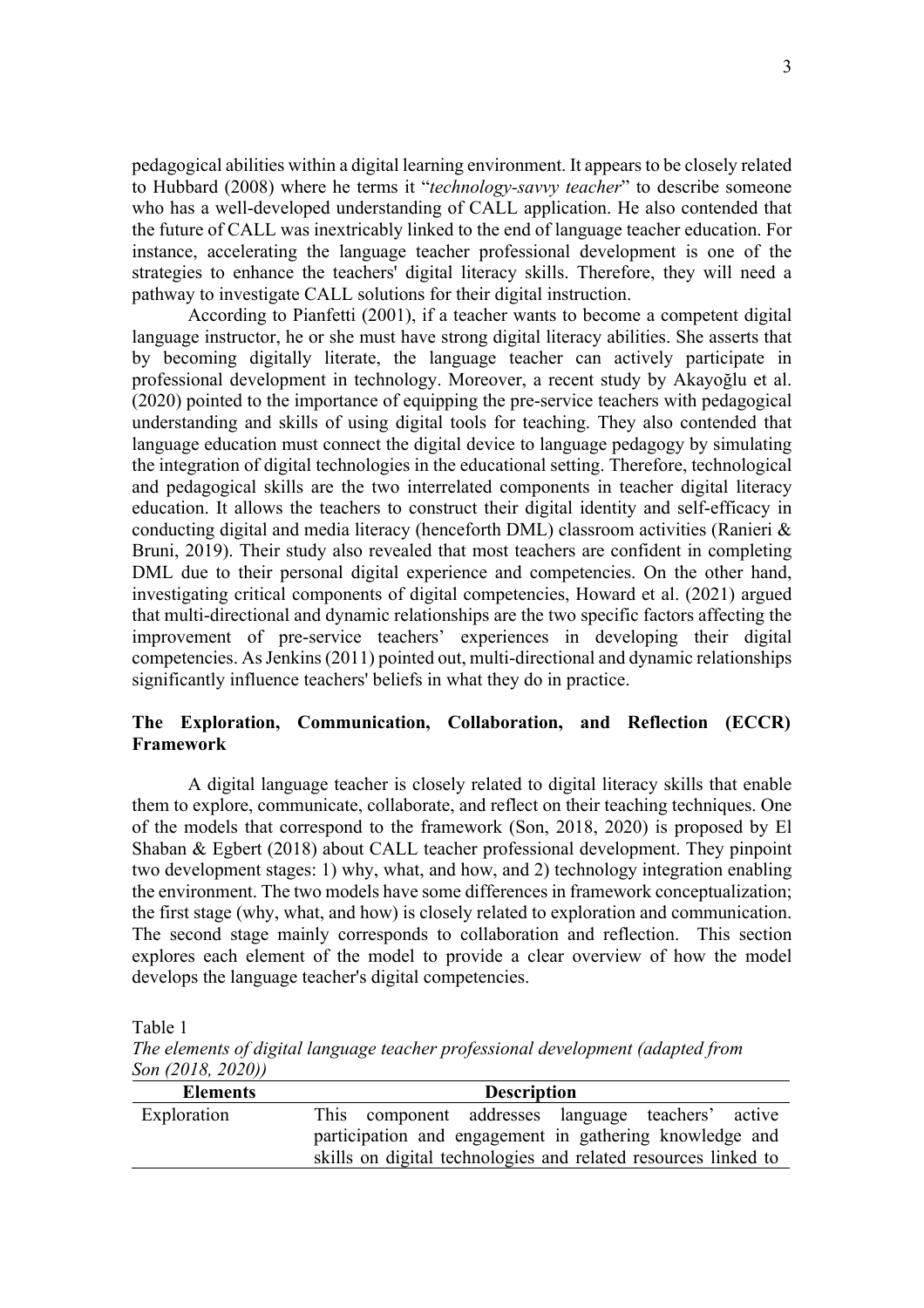|               | language learning pedagogy. It may include software,<br>multimedia files (vodcast and podcast), CALL/MALL<br>applications, web-based applications, etc. |  |  |  |  |  |  |
|---------------|---------------------------------------------------------------------------------------------------------------------------------------------------------|--|--|--|--|--|--|
| Communication | This component focuses on how language teachers develop                                                                                                 |  |  |  |  |  |  |
|               | their communication skills and interact with students,                                                                                                  |  |  |  |  |  |  |
|               | colleagues, ELT practitioners, and researchers. In a nutshell,<br>communication skills and techniques are all about language                            |  |  |  |  |  |  |
|               | teachers' capacity to use and sustain connections with students                                                                                         |  |  |  |  |  |  |
|               | and other experts in the area.                                                                                                                          |  |  |  |  |  |  |
| Collaboration | The capacity of language teachers to use digital technologies                                                                                           |  |  |  |  |  |  |
|               | to organize and manage collaborative activities, exchange                                                                                               |  |  |  |  |  |  |
|               | knowledge and experience, and enable online collaboration                                                                                               |  |  |  |  |  |  |
|               | with other experts in the field is essential to collaboration skills                                                                                    |  |  |  |  |  |  |
|               | and strategies. Language teachers, for example, work together                                                                                           |  |  |  |  |  |  |
|               | to organize and deliver online team teaching utilizing digital                                                                                          |  |  |  |  |  |  |
|               | technologies such as LMS and online synchronous and                                                                                                     |  |  |  |  |  |  |
|               | asynchronous learning platforms. Collaboration skills are often<br>associated with online professional development networks in                          |  |  |  |  |  |  |
|               |                                                                                                                                                         |  |  |  |  |  |  |
|               | terms of digital language teacher professional development.                                                                                             |  |  |  |  |  |  |
|               | They can work together to gain new information and skills.                                                                                              |  |  |  |  |  |  |
| Reflection    | This component addresses language teachers' capacity to                                                                                                 |  |  |  |  |  |  |
|               | reflect on their use of digital technologies critically. The<br>language teacher's self-reflection skills will help them                                |  |  |  |  |  |  |
|               |                                                                                                                                                         |  |  |  |  |  |  |
|               | recognize the impediments to adopting digital technologies in                                                                                           |  |  |  |  |  |  |
|               | their teaching and learning environments.                                                                                                               |  |  |  |  |  |  |

First, the exploration element is developed to provide a clear view of how it connects to digital language teacher development processes. To date, the rapid changes in educational technology require the language teacher to have a quick response to adapt to new digital tools that may challenge their exploration to re-integrate the latest technology with the language learning pedagogy. It can also impact the language teachers' negative attitude towards the sheer amount of technological changes that hamper them from the actual use of new digital tools in their teaching contexts (Comas-Quinn, 2011). Therefore, collecting information on technical options for digital language teaching is essential, thus accentuating the teachers' digital literacy skills to adapt to new development in education technology quickly. For instance, exploring presentation software to enhance language learning in oral presentations and guided writing was essential in promoting the students' collaboration and team building (Schcolnik & Kol, 1999). Today, the rise of Artificial Intelligence (AI) technology exploration in assisting language learning has been widely acknowledged as potential digital technology for digital language learning. Moreover, exploring the use of chatbots in teaching grammar, Kim (2019), for example, found it significant in improving the students' grammar skills, thus promoting the learners' engagement within the chatbox. Along with the rise of AI, Augmented Reality (AR) is also taking place in ELT territory as one of the emerging technologies in the field. According to Fan et al.'s (2020) meta-analysis on AR, they discovered five augmented reality (AR) learning strategies: 3D multimedia content,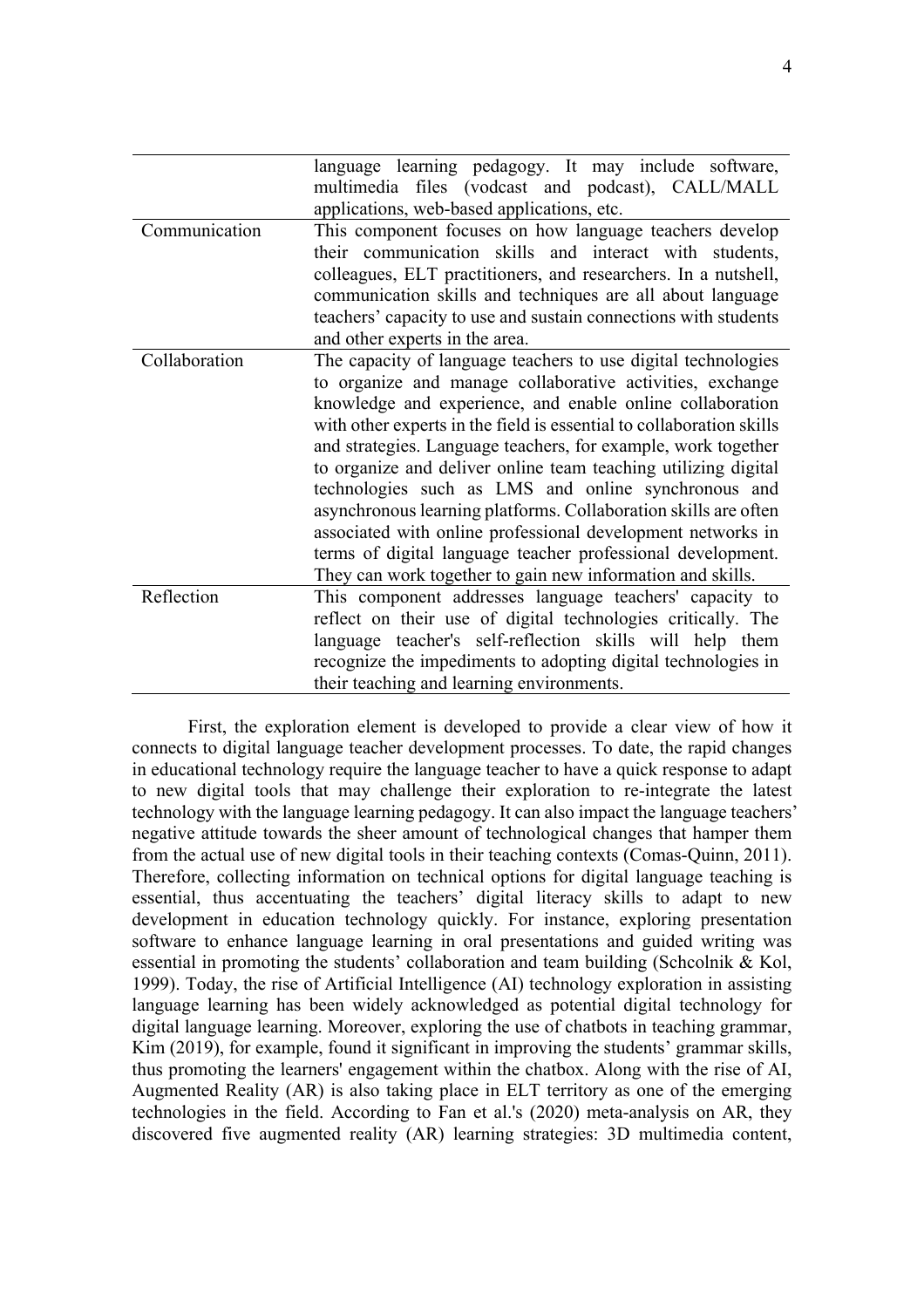hands-on engagement with physical learning materials, gamification, spatial mapping, and location-based features.

The evolvement of digital technology from time to time has been speeding and changing very fast. It has brought a significant impact on the way people teach and learn with technology. Some changes in pedagogical approaches to using the digital tools effectively were also documented in the literature. The history in pre-service language teacher education and digital language teacher professional development is not designed to integrate specific technology for teaching. However, they are primarily trained to improve their digital literacy skills to survive within a digitally-rich learning environment. For instance, the language teachers might not be prepared to use AI, AR, web-based applications, CALL/MALL applications, and other digital tools. However, according to their learning needs and contexts, they can adapt quickly to digital devices with their digital literacy skills.

Second, digital communication skills are the spark for increasing online teacher professional development in the digital world. According to Hargie (2006), communication is seen as a skilled performance, thus accentuating the teachers' ability to communicate effectively using digital technologies. One of the digital communication technologies is Computer-Mediated Communication (CMC). It incorporates numerous semiotic/semantic modes (sound, text, photo) and digital technology interfaces (smartphone, tablet, web-based conferencing platform, social media, immersive virtual games, and virtual working environment) (Squires, 2016). Yet, accelerating virtual communication using CMC technologies can be conducted synchronously (Zoom, Google Meet, WebEx, Skype, etc.) and asynchronously (LMS and social media platforms). Regarding the benefits of using a synchronous CMC, Lenkaitis (2020) suggests accelerating the virtual sharing between TESOL teacher candidates and encouraging them to reflect on their engagement in the learning process.

Another element of being a digital language teacher is the teachers' ability to collaborate digitally and effectively. Asking and sharing information in the digital society requires adequate digital and communication literacy skills, thus building connections locally and globally. Therefore, language teachers must be active in building links to experts, ELT professionals, researchers, and relevant communities in the field, such as attending international conferences, webinars, symposiums, online collaborative research, and social media-based teacher professional development. For instance, the activeness of attending the online community of practice (see Kirschner and Lai 2007; Hou 2015), using wikis for online collaboration (Raitman et al., 2005), and supporting tutors conducting online team teaching of collaborative working (Cuffe & McAvoy, 2018). According to Yoon et al. (2020), teachers' professional growth can be supported by encouraging the development of social capital. Given the importance of social capital in teacher professional learning, Demir (2021) has recently synthesized research on how social capital closely relates to teacher professional development, the implementation of change, the introduction of novice teachers, teachers retention, and job satisfaction, and improved students' achievement.

Finally, the fourth essential element is the language teachers' self-reflection on their digital exploration, communication, and collaboration. According to Gutierez and Kim (2017), teacher self-reflection can link and concoct ideas against what they know and believe (prior knowledge). For example, some teachers believe that using digital video in language learning is compelling and engaging. However, it must be critical that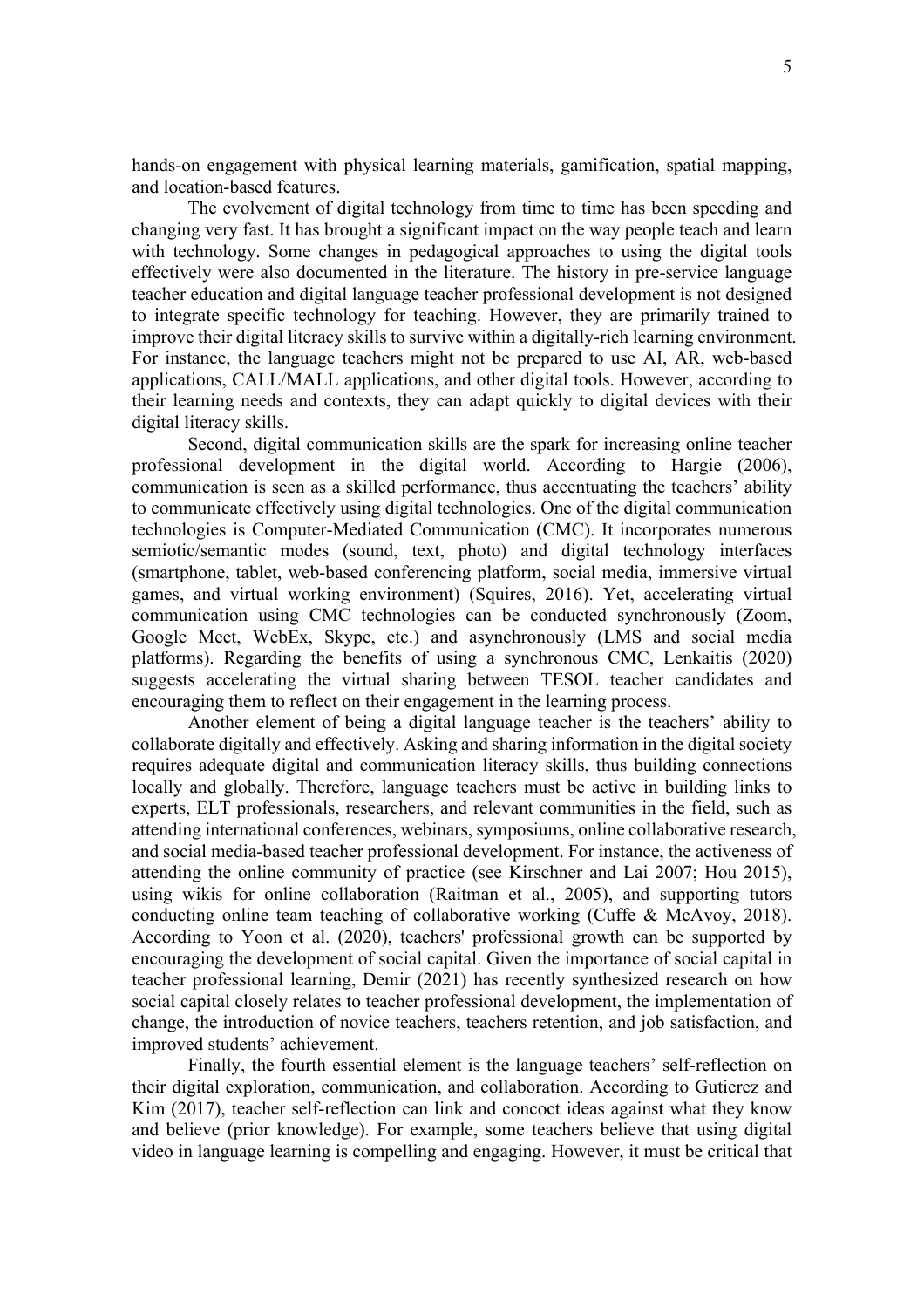in some other contexts the video-based learning is not successful. Bruce and Chiu (2015) pinpoint that the teachers' practical experience with digital video remains implications for contents and pedagogical applications. The video contents might not be appropriate for learners' social, cultural, and political backgrounds. As Xie et al. (2017) also pointed out, evaluating digital content is one of the teacher professional development activities to improve teachers' capacity to learn technology integration.

The following research questions guided this research:

- 1. What is the language teacher's perceived knowledge in exploring, communicating, collaborating, and reflecting on CALL technologies?
- 2. What is the language teacher's perceived activeness in exploring, communicating, collaborating, and reflecting on CALL technologies?

# **Method**

#### **Research Design**

Due to the social distancing policy of the Covid-19 pandemic, the study was conducted entirely online (see Fielding, Lee, and Blank 2017). Grounded in the digital language teacher development framework, this study explored the digital language teacher professional development from the ECCR (Exploration, Communication, Collaboration, and Reflection) theoretical lens (Son, 2018, 2020). We examined the factors affecting the digital language teachers' competency level by investigating each element. Therefore, an online self-evaluation survey and virtual focus group interview were developed. It examined language teachers' professional development journeys and their experiences with hurdles and limitations to increasing their digital competencies.

The survey consists of five sections: 1) a request for agreement to participate in the survey, 2) the investigation on the teacher's perceived knowledge and activeness in exploring CALL technologies for their teaching and professional development. It examines instructors' perceived competence and interest in language learning software (henceforth LLS), original digital recordings, language learning games, social media use in ELT, web-based applications, LMS, vodcast/podcast, AI, and AR technologies for teaching, 3) the inquiry into teachers' digital communication abilities with students, colleagues, administrators, CALL practitioners, language educators, and researchers. It aims to ascertain language instructors' perceived activeness, knowledge, and skills in developing professional communications with key stakeholders, 4) exploring the collaboration of teachers with pupils and other experts in the field. It examined language instructors' knowledge and willingness to collaborate online, and 5) investigated teachers' actual knowledge and capacity of critical self-reflection and self-monitoring concerning their professional growth path.

Following the self-assessment survey, a Zoom-based focus group interview with the language instructors was held. The teachers were asked to participate by linking to a Zoom synchronous online meeting. We began the session by gathering their perspectives on their professional growth based on the framework and their survey results. However, the discussion was on the variables influencing their discovery, communication,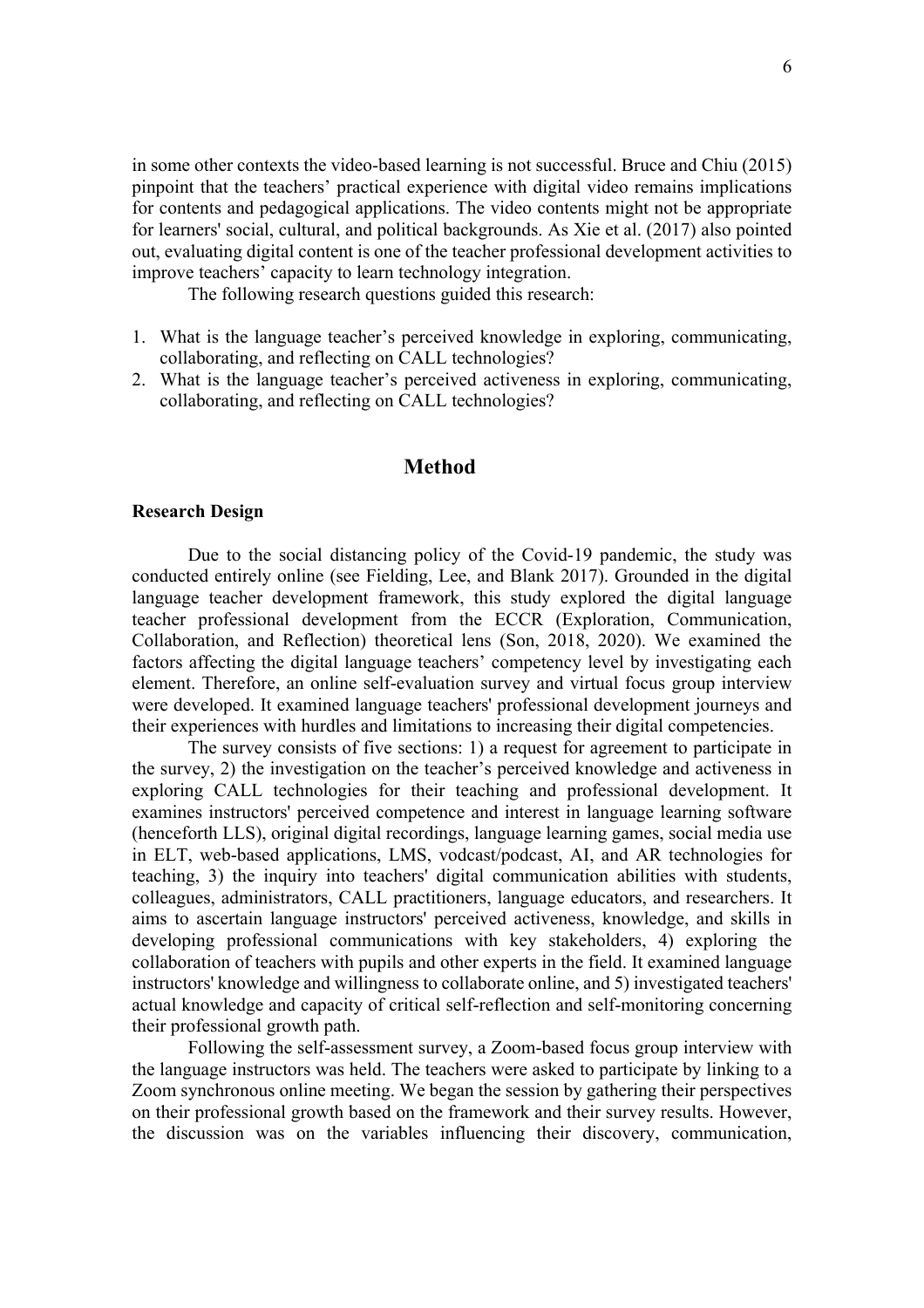cooperation, and reflection in developing their digital literacy skills to enhance their knowledge and skills.

## **Participants**

Before the research was conducted, the researchers negotiated access to the participants partially. In the beginning, we explained the study's purposes to give a detailed description of how the self-assessment survey and focus group interview would be conducted. Fourteen language teachers were selected and consented to participate in the self-evaluation survey and the focus group interview. The participants are the English language teachers of an Indonesian Vocational Higher Education (henceforth VHE)-socalled polytechnic education. They all teach ESP within the multidisciplinary engineering courses (mechanical, electrical, civil, and chemical) and non-engineering (accounting and business administration). In the business administration department, for example, all lecturers are responsible for teaching English for business (e.g., product presentation, business plan presentation, organizing and chairing the business meeting), English business correspondence (writing business letters/emails, professional CV, sales contract, etc.), and business English conversations. Ana and Gusti teach English for engineering, while Hijrah, Tam, and Lia are responsible for teaching English for accounting and finance purposes.

| <b>No</b>    | <b>Participants</b> | Gender | Age | <b>Educational</b><br>Level | Length of<br><b>Teaching</b> | <b>Department</b> |
|--------------|---------------------|--------|-----|-----------------------------|------------------------------|-------------------|
|              |                     |        |     |                             | (years)                      |                   |
| $\mathbf{1}$ | Nini                | Female | 46  | Doctor/PhD                  | 17                           | <b>Business</b>   |
|              |                     |        |     |                             |                              | Adminsitration    |
| 2            | Ana                 | Female | 47  | Master                      | 14                           | Mechanical        |
|              |                     |        |     |                             |                              | Engineering       |
| 3            | Akram               | Male   | 57  | Master                      | 29                           | <b>Business</b>   |
|              |                     |        |     |                             |                              | Adminsitration    |
| 4            | Tam                 | Male   | 58  | Doctor/PhD                  | 32                           | Accounting        |
| 5            | Amril               | Male   | 58  | Master                      | 31                           | Chemical          |
|              |                     |        |     |                             |                              | Engineering       |
| 6            | Gusti               | Female | 38  | Master                      | 11                           | Mechanical        |
|              |                     |        |     |                             |                              | Engineering       |
| 7            | Sinta               | Female | 45  | Master                      | 11                           | Civil Engineering |
| 8            | Hijrah              | Female | 32  | Master                      | 5                            | Accounting        |
| 9            | Mus                 | Male   | 39  | Master                      | 11                           | <b>Business</b>   |
|              |                     |        |     |                             |                              | Adminsitration    |
| 10           | Ima                 | Female | 37  | Master                      | 11                           | Accounting        |
| 11           | Ida                 | Female | 53  | Master                      | 28                           | <b>Business</b>   |
|              |                     |        |     |                             |                              | Adminsitration    |
| 12           | Lia                 | Female | 55  | Master                      | 28                           | Accounting        |
| 13           | Arman               | Male   | 54  | Doctor/PhD                  | 28                           | <b>Business</b>   |
|              |                     |        |     |                             |                              | Adminsitration    |
| 14           | Alim                | Male   | 54  | Doctor/ PhD                 | 30                           | Electrical        |
|              |                     |        |     |                             |                              | Engineering       |

#### Table 2 *Participants characteristics*

*Note: All the names are pseudonyms*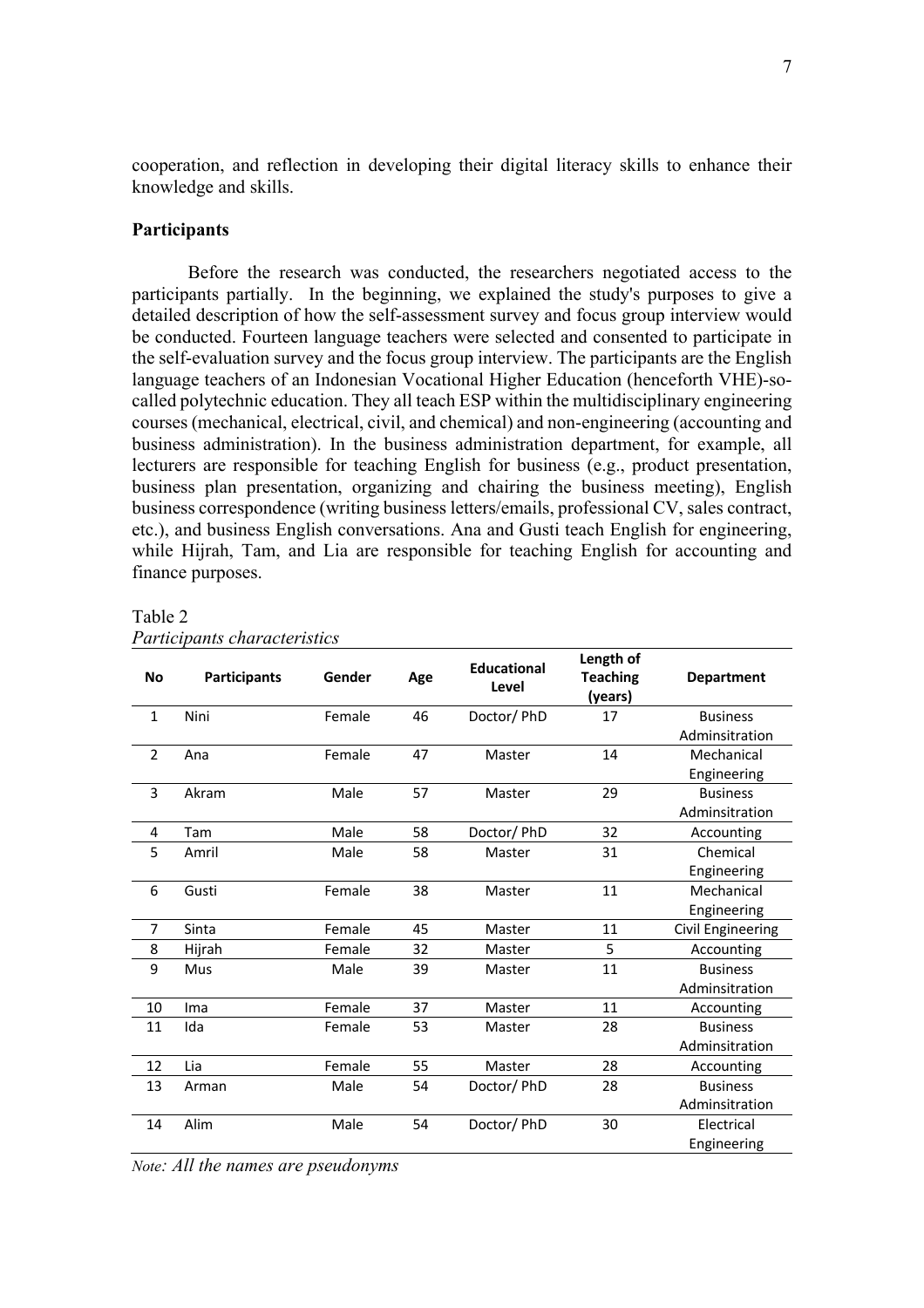Table 2 shows the participants' demographic characteristics of gender, age, educational level, and the length of teaching experience. Most of the participants were senior teachers aged above 50 years old and have been teaching for more than twenty years on average. Ida, for example, has been teaching business English in the business administration department for about 28 years. She rarely gets institutionally funded training related to learning technology during her career and only relies on self-taught learning and self-funded training. However, she and other lecturers actively participate in a teacher group for professional development initiated by the language teacher community. The community aims at facilitating the teachers' professional development for ESP teaching skills. In addition, most of the lecturers are not digital natives and hardly ever got CALL-related courses in their pre-service teacher education. Along with the advances in educational technology, they still struggle to improve their CALL competencies to survive in a digitally-rich environment.

#### **Data Collection and Analysis**

All the data are collected entirely online due to the enactment of the social distancing policy, thus preventing contact with the participants. Methodologically, online data collection can be done through email and web-based surveys with some advantages: 1) quick response time, 2) cost efficiency, 3) ease of data management, 4) flexible and controllable format, 5) accessible technology, and 6) user-friendly platform (Granello  $\&$ Wheaton, 2004). Therefore, we collected qualitative data using a web-based selfassessment survey (Google form-based survey: https://bit.ly/3AtLTJf) and a virtual focus group interview with Zoom. The self-evaluation responses were evaluated and presented in infographics (line and bar graphs).

As the interviews yield many text data, many rounds of thematic analysis have been done to determine emergent themes and subthemes for the data transcribed and coded (Miles et al., 2014 p. 75). We were able to construct the information in the data by reading the coded language and seeing the recording. The data analysis procedure is the following:

- 1. Getting familiar with the data by exporting the videotaped interview recording from the Zoom cloud database
- 2. Watching the tapes repeatedly to identify the major themes
- 3. Transcribing the recording for data coding
- 4. Coding the texts
- 5. Categorizing the coded texts
- 6. Writing up

# **Results**

This section presents the language teachers' exploration, communication, collaboration, and reflection on their digital professional development journey. The results presented in this section are context-specific and might be different from other ELT contexts. However, they can be used as an evaluation tool and critical considerations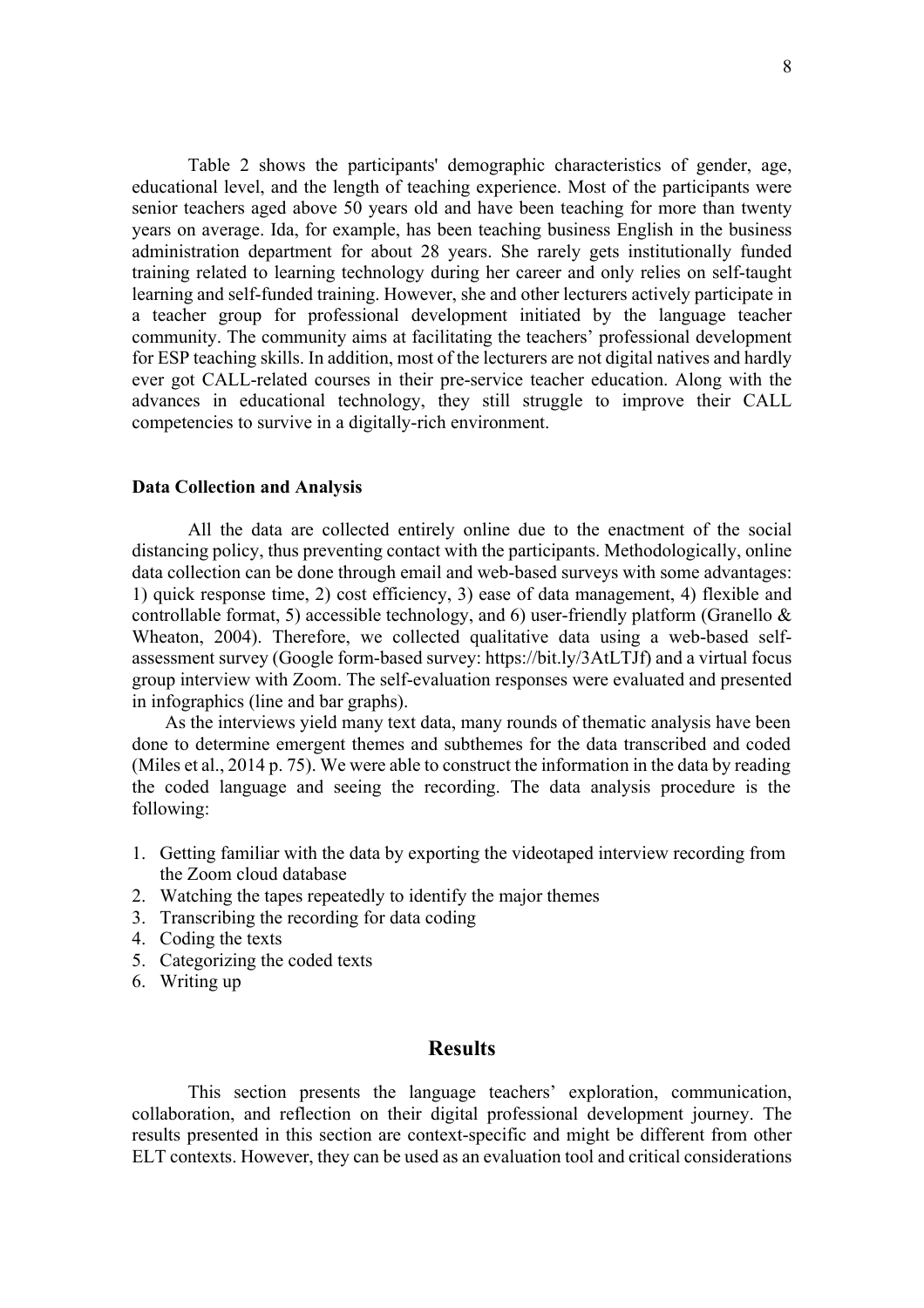for developing language teachers' digital competence in the future. The teacher's efforts are inextricably linked to several problems and barriers that will serve as resources for critical assessment in the future for more significant growth.

### **Teachers' Exploration of CALL Technologies**

This part demonstrates the teachers' expertise and willingness to experiment with digital technology for educational objectives. For instance, *are you active in exploring language learning software, digital videos, games, social media, web-based apps, LMS, podcasts, AI/AR, and handheld devices for your teaching?*. Thus, they came up with different responses to how they explored and engaged in learning and utilizing new language-teaching technologies, mainly in the VHE context. Based on the selfassessment survey results, the following Figure 1 and 2 illustrate the discrepancies between what the teachers know and do. However, this study does not investigate what caused them to be inactive in digital exploration





Figure 2 *Teachers' perceived activeness in exploring digital technologies*

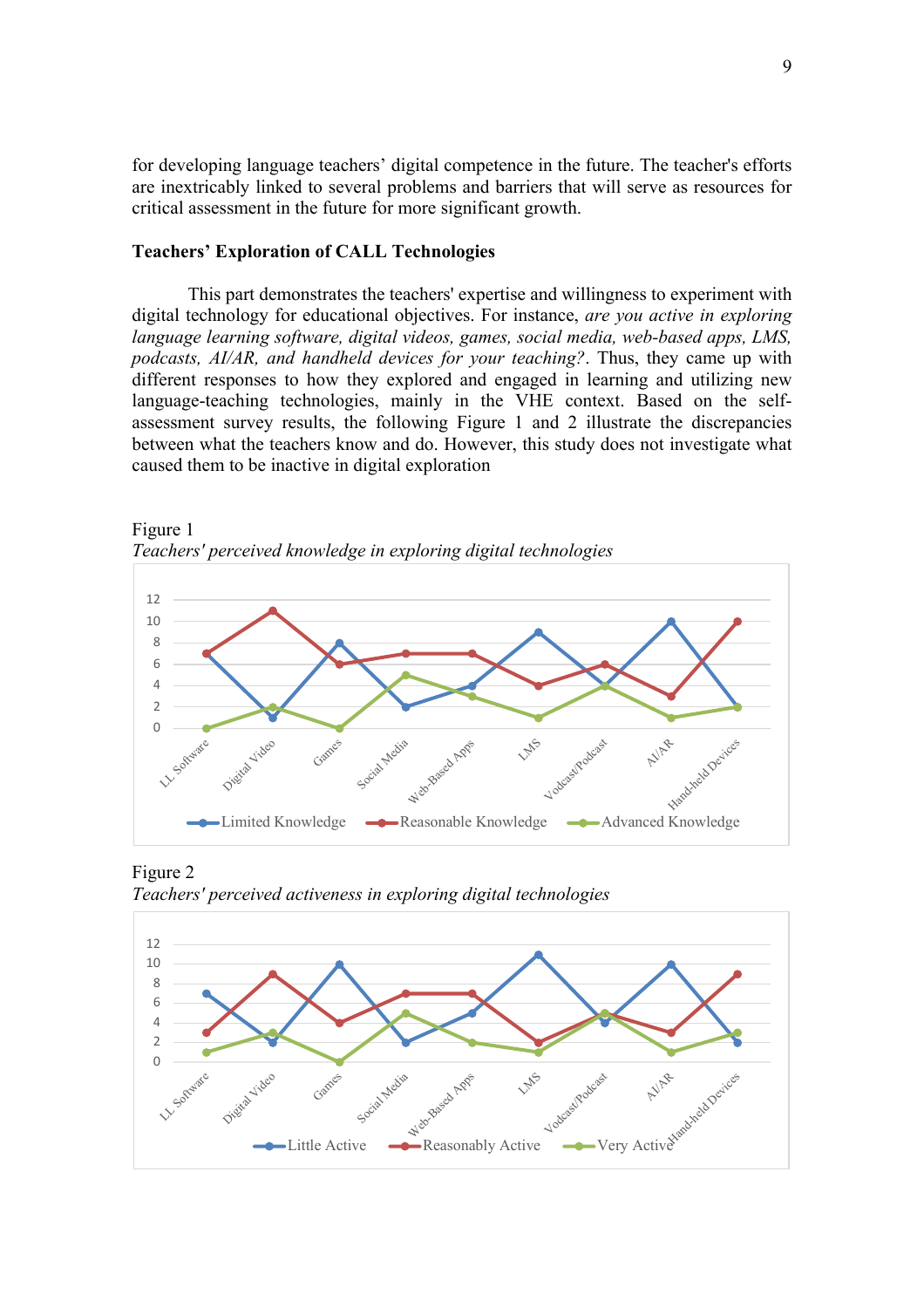The charts show the teachers' perceived knowledge and activeness in exploring nine types of digital technologies: language learning software, digital video, language learning games, social media (e.g., Facebook and WhatsApp), web-based applications, Learning Management System (e.g., Moodle, Dokeos, and Google Classroom), vodcast/ podcast, Artificial Intelligence (AI), Augmented Reality (AR) and handheld devices for their teaching purposes. Overall, teachers' attitudes toward digital technology exploration tend to be less active, despite having adequate expertise to do so. As shown in the chart, LLS, games, LMS, and AI/AR are the types of technology that seem less desirable and attractive to teachers. In contrast, digital video, social media, web-based applications, and handheld devices show the opposite response. Yet, social media and vodcast/podcast are still the most popular technology trends at the moment.

The following extracts are from the April 20th, 2021 focus group interview, and the Indonesian transcriptions have been mediated into English. FGI question: *According to some scholars, exploring LLS and the game is compelling and exciting for ELT? How do you think they are relevant to your context?* 

I don't really pay much attention to exploring and using language learning software for my teaching, but I do suggest my students using some applications (that's the free version) for their self-access learning, such as using *Google Translate*, vocabulary learning software, and software-assisted writing. On the other hand, I don't get used to utilizing software-assisted teaching in my class because I lack the pedagogical knowledge and skills to integrate it into my teaching. (Nini)

I don't think games will work well in the VHE context, so I never explore and use the game in my class. It might be interesting for young learners, I think, but for university students, probably not. (Ana)

For me, I sometimes explore Android-based games or applications for the student's vocabulary and grammar learning. As we know that most students are digital natives and actively engaged in MALL nowadays, so I do suggest my students download and install some applications from the play store. It is more likely to be a strategy for encouraging the students' in-person and self-directed learning beyond the class. Regarding their effectiveness, further research is required. (Akram)

FGI question: *What about Artificial Intelligence (AI) and Augmented Reality (AR) applications? Why do these technologies seem to be less attractive to you?* 

I have no idea about AI and AR; I have very little knowledge of integrating them into ELT. For now, I am not confident yet. I think professional development in that area might be helpful. (Tam)

I once explored a Chatbot for ELT and suggested it to students as an in-person learning tool, but I don't think it works well. (Amril)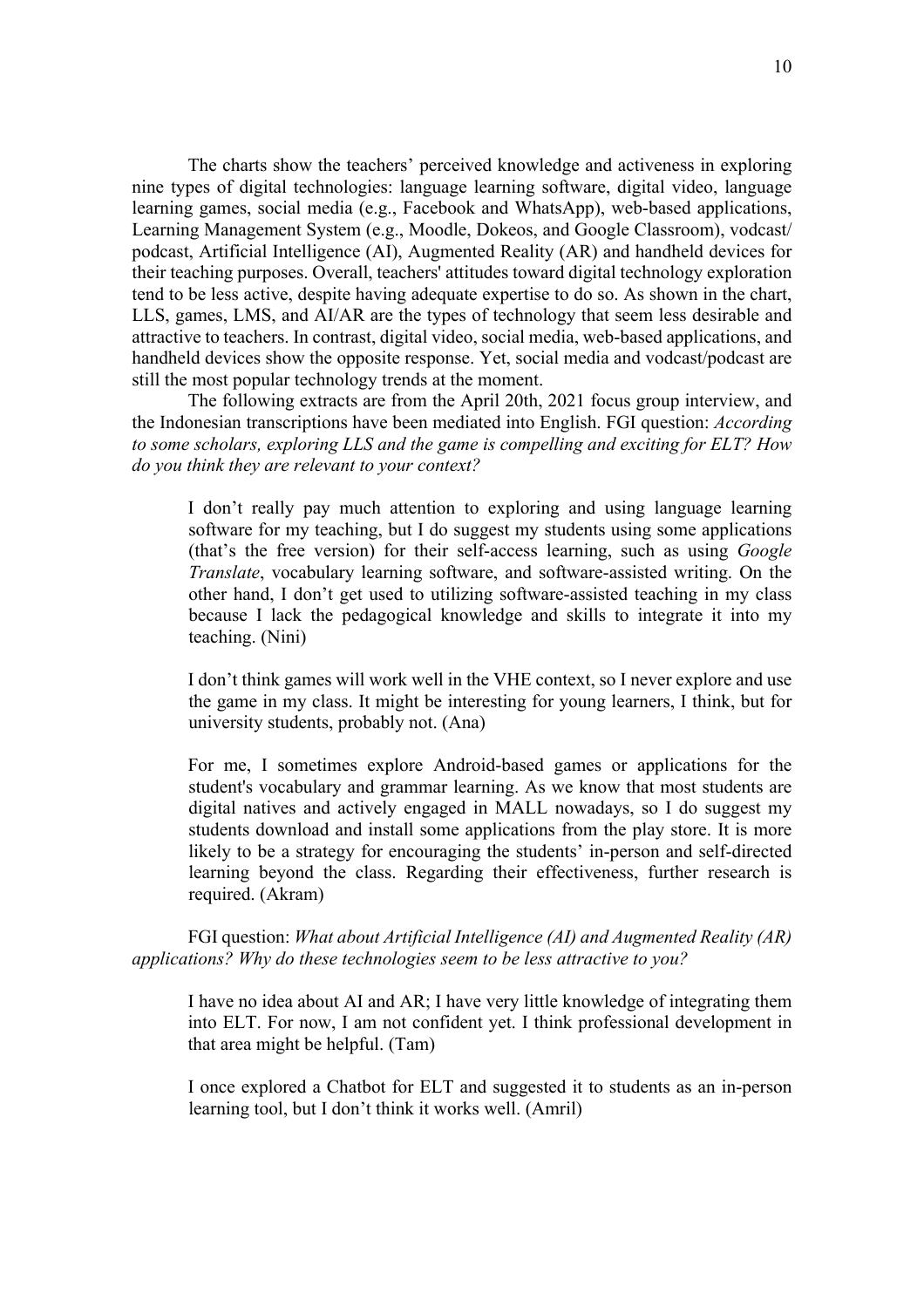All the excerpts above represent the teachers' views on CALL technologies for ELT. Nini and Ana, for example, recounted that language learning software and games are not user-friendly and less attractive. They realized that not all technologies could be applied in a vocational context. They thought that the utilization of digital technology should consider the educational level and psychological aspect of learners. Nini also expressed her concern that using LLS and games in ELT requires both technological and pedagogical skills. She asserted that using digital tools must be meaningful for the student's learning and practice. Yet, Akram had attempted to explore Android-based applications, although he didn't use them in his teaching. He depicted his understanding of MALL applications for vocabulary and grammar learning and suggested his students

explore them. He assumed that students could use the apps due to their status as digital natives. On the other hand, Tam and Amril, for example, shared similar experiences regarding AI and AR in ELT in that they have limited knowledge of integrating them in their teaching. However, this evidence showcases the discrepancies between what the teachers know and what they do in their digital exploration. In other words, the digital language teacher identity construction fails to correspond to the DLTDF framework.

### **Communication Skills in Digital Technology**

This section presents the results of a self-assessment survey of the language teachers' perceived knowledge and activeness in building digital communication with learners and other professionals. For example, *are you active in communicating with your students virtually, doing online discussions with colleagues, consulting with LMS admin, getting in touch with CALL researchers/practitioners, professionals in online teacher professional development, and scholars in academic forums*?. As a result, the graphs generally represent teachers' perceived comprehension and digital contact with students, colleagues, CALL specialists, and other professionals through online teacher professional developments and academic forums. Overall, there is a significant gap between perceived knowledge and activeness in all categories except communication with their students. They tend to be less active in digital contact even though they have sufficient knowledge to do so.





Figure 3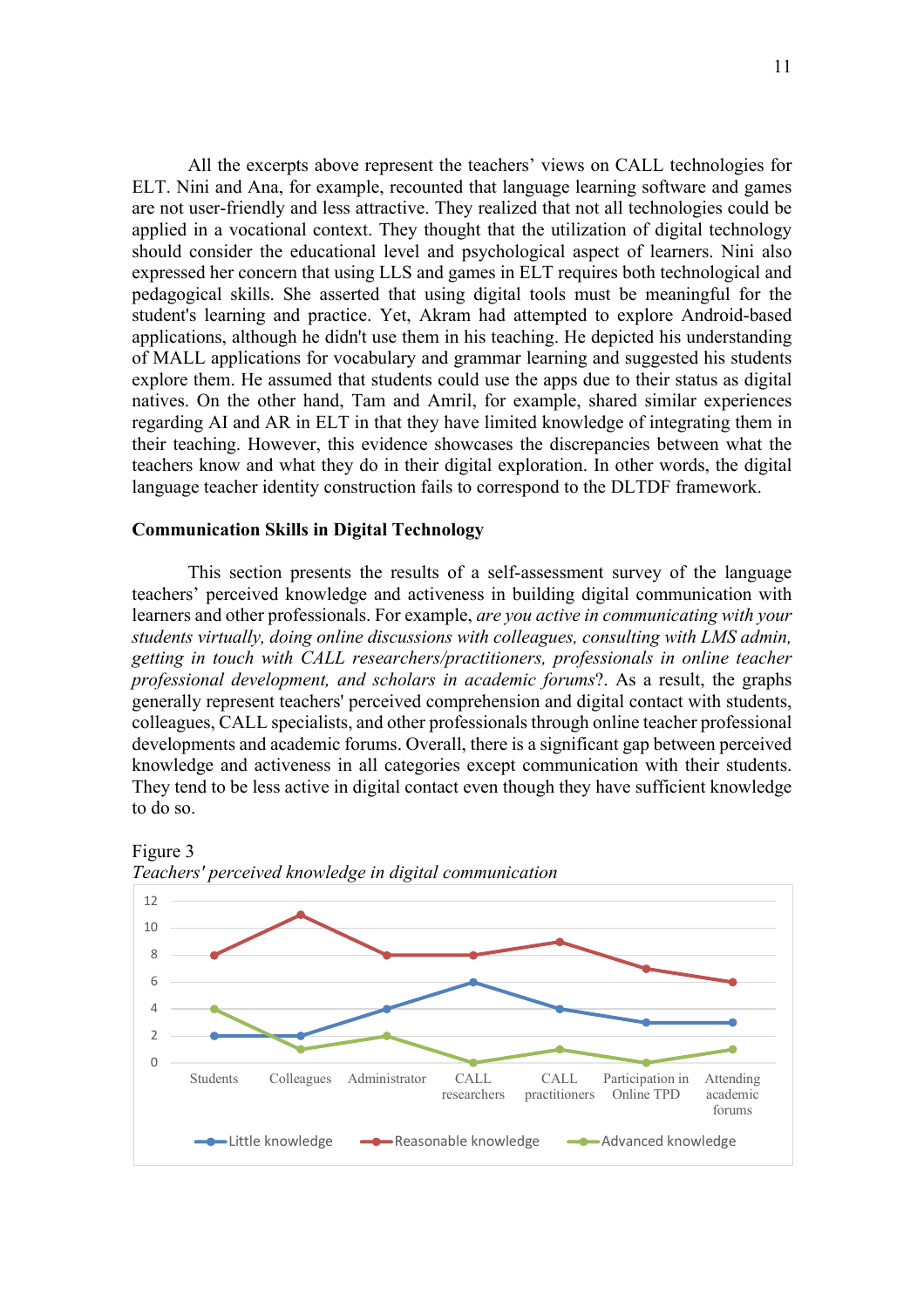

Figure 4 *Teachers' perceived activeness in digital communication*

The teachers perceived that they have proper knowledge  $(N=10)$  out of 14) for utilizing digital tools to build interaction with learners synchronously and asynchronously. However, they are notably less active in doing so. Secondly, the importance of teachers' communication with colleagues is perceived as mediocre, thus becoming little involved in doing online discussions with other teachers. Thirdly, communicating with CALL practitioners and researchers seems daunting for most teachers due to an inadequate understanding of how to do it. Interestingly, most teachers have reasonable knowledge of online teacher professional development and academic forums (e.g., virtual conferences, webinar symposiums, etc.). However, they still become inactive to join in the discussions.

The self-evaluation survey results were then validated in the FGI session to examine what causes them to be less engaged and less understand digital communication. FGI question: *Based on the self-evaluation survey you've just completed, most of you are little active in communicating with CALL researchers and practitioners as well as attending academic forums. What are your justifications regarding this matter?* Here are some excerpts generated from the FGI:

Well, all we need is support from the institution; some communities of practice are not free of membership subscriptions (*e.g., TESOL association, CALICO, IATEFL and TEFLIN, etc.*). The experts in the field are there, so we need access support to those associations. Not all expenses are covered regarding the international conferences, making me think twice about participating in the meetings and other similar forums. (Gusti)

I strongly agree with Gusti. I usually don't spend my money on conferences and any types of publications. The point is "I don't pay for disseminating my work in conferences." (Sinta)

I still lack confidence in communicating with them synchronously, especially with the CALL experts within the webinars or symposiums. I am still an active listener (laughing). (Hijrah)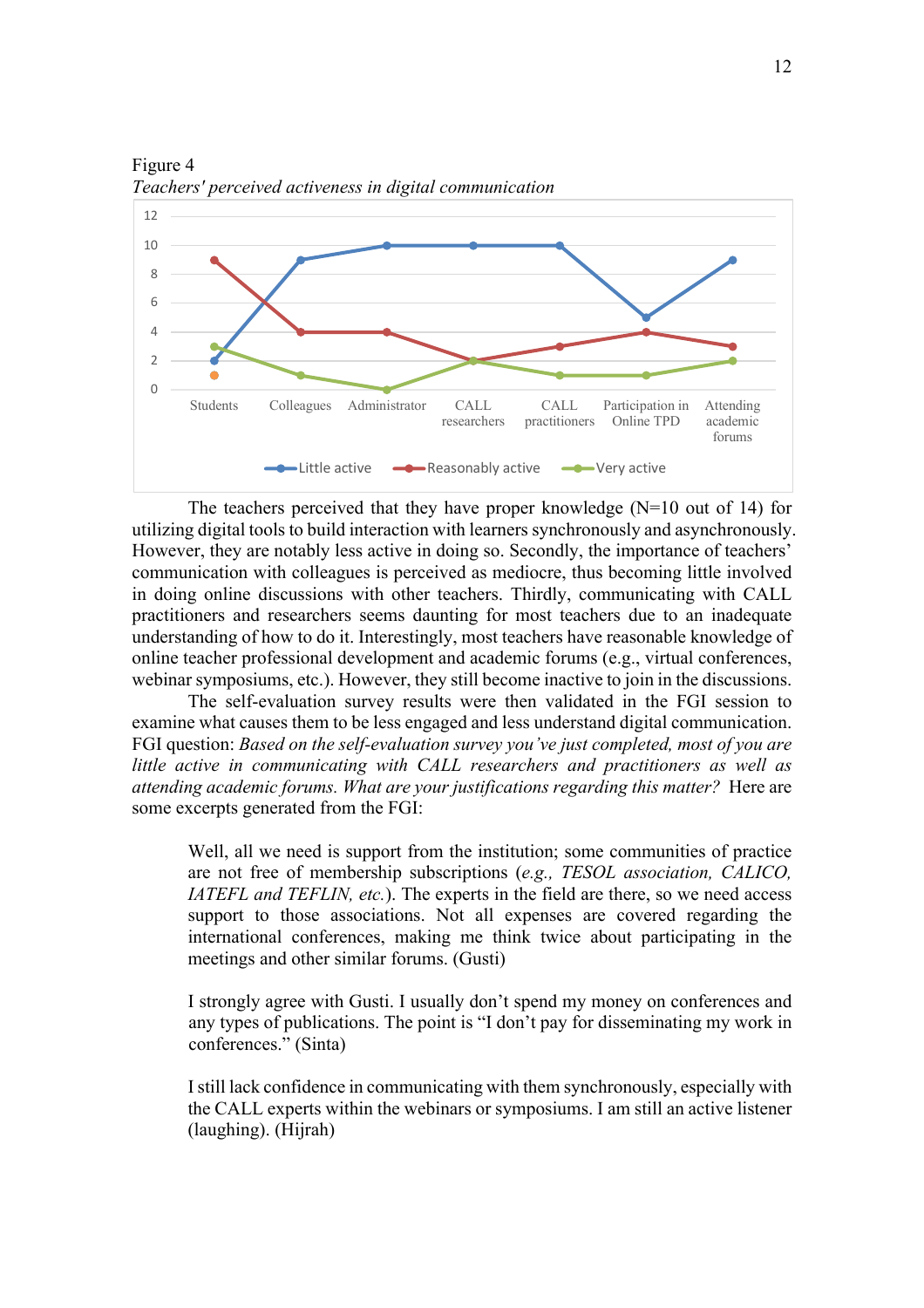In this respect, all the teachers agree with the above extracts representing the extrinsic factors affecting their participation in the digital community. Therefore, They asserted that the role of institutions in encouraging the improvement of the quality of digital resources and digital literacy skills of teachers is pivotal, thus becoming essential in supporting the teachers to adapt to new digital technology quickly. For example, increasing the budget for professional development in digital technology is one of the short-term policies that can significantly impact their professional skills. However, interrogating the policy construction may vary in some contexts depending on the roadmap of each institution.

#### **Collaboration in Digital Technology**

This section presents the self-evaluation survey results about the teachers' understanding and activeness of collaborating in the digital world. For example, *are you digitally collaborating with other professionals, sharing experiences and CALL resources, managing collaborative activities, facilitating an online community of practice, and conducting team teaching?.* 

Figure 5 *Teachers perceived knowledge in digital collaboration*



Figure 6 *Teachers perceived activeness in digital collaboration*

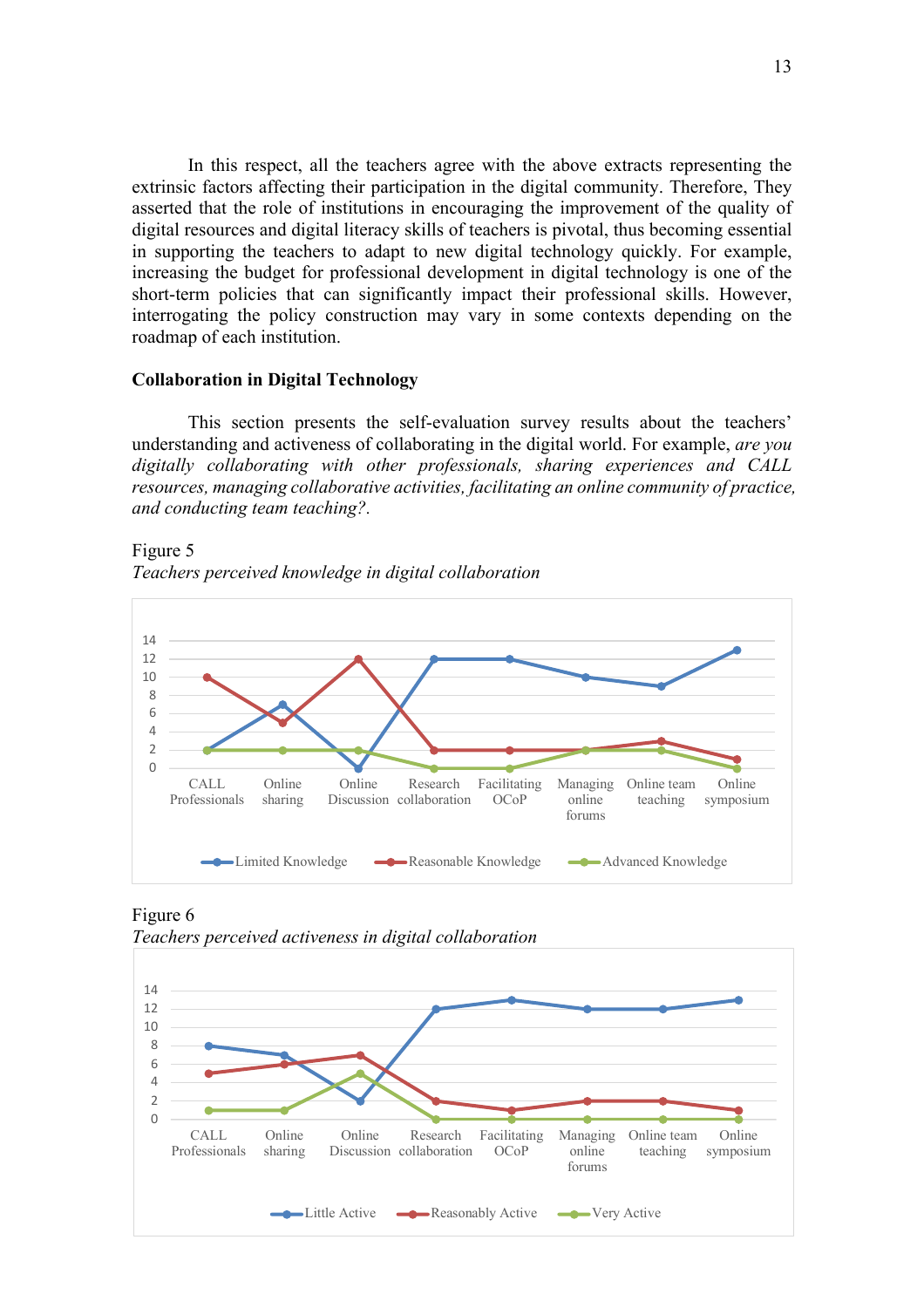Overall, figures 5 and 6 show the low teacher participation in collaborating digitally, which is indicated by their lack of knowledge and activeness in most categories. Although they mostly have practical expertise in collaborating with CALL professionals (10 out of 14), they don't show dynamic behaviour in cooperating with others. The same thing is demonstrated by online discussions where they generally understand how to do it and have low participation in this activity. On the other hand, they mostly have limited knowledge and activeness in online research collaboration, facilitating an online community of practice, managing online forums, teaching online teams, and working together in online symposiums.

FGI question; Based on your responses in the survey, most of you have low participation in doing a digital collaboration. The following excerpts are the reasons hampering their involvement in doing a digital partnership. They are generated from the FGI transcriptions and have been mediated to English*. What are the reasons behind this phenomenon?* 

honestly, I don't participate actively in the digital community due to the lack of connections to other CALL professionals. Besides that, our work culture does not provide enough space for collaboration with other parties. For example, we don't get support for organizing international conferences and webinars, so we have limited access to relevant stakeholders to collaborate with. (Mus)

hmm, I don't know; I agree with Ibu Mus; maybe because of the lack of financial support and limited access to CALL communities both nationally and internationally. As I know, to date, we have no national association of CALL, don't we?. (Ana)

All the teachers interviewed expressed the same opinion regarding the importance of increasing participation in CALL communities. Mus and Ana, for example, recounted that the institution must play its role to support and facilitate the teachers in attending and organizing national and international academic forums in the field. According to Mus, creating a space for online collaboration is essential to provide the teachers with a virtual environment for professional development. Still, Ana also asserted that one of the reasons is the absence of intellectual space in the area of CALL to develop teacher professional skills.

### **Reflection on Digital Technology**

The section presents the teacher's perceived self-introspection ability on CALL technology. It reveals what they know, understand, and believe regarding their ability to do digital self-reflection and self-monitoring of some digital issues. For example, *what is your perceived understanding of digital copyright and the principles of using digital resources? What is your perceived account of digital ethics in using authentic vodcast/podcast?*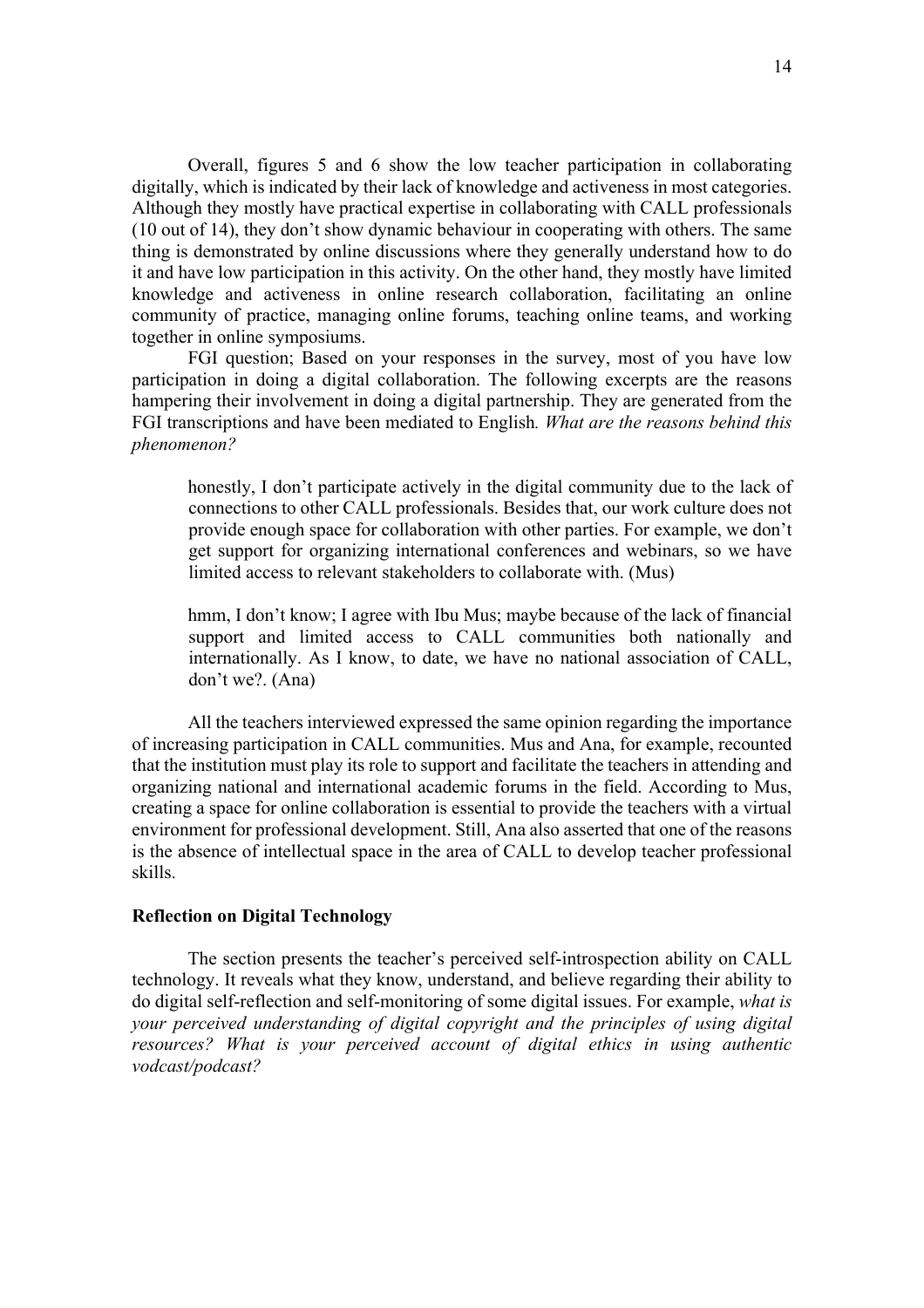

Figure 7 *Teachers' perceived reflection on digital technology*

Overall, the graph shows the teacher's perceived ability to reflect on their digital performance except for games and AI/AR technologies. Regarding the teacher's reflection on digital resources, most of them have the knowledge and ability to select, evaluate, and integrate online materials in their teaching. A similar trend is also found in vodcast/podcasts, handheld devices, CALL activities, web-based apps, and digital images.

FGI question; *what do you know about digital copyright in using online resources (e.g., video, audio, etc.) and digital images? And how do they relate to digital language teacher competency?.* The responses to this question are relatively similar; digital copyright deals with teachers' digital behaviour, ethics, action, and performance. They asserted that digital behaviour is how a teacher behaves digitally. Mus, for example, stressed the importance of a teacher's ability to coordinate copyright rules while employing original resources for research, academic, and other non-commercial reasons. Echoed by Sinta, digital ethics is a self-control skill to avoid violating the ownership of digital resources. In other words, the use of third-party materials is subject to obtain a legal permit from the source creator.

### **Discussion**

The notion of digital language teacher competence is not merely associated with their ability to use all types of digital technology tools in their teaching context. Still, it is all about using a particular technology to bring benefits to students' learning experience. In response to the Covid-19 pandemic, preparing the language teachers to teach with digital technology is very timely, thus exposing a daunting task for teachers who have inadequate digital knowledge and literacy skills. According to Pianfetti (2001), improving teachers' digital literacy can accelerate their activeness in digital language teacher professional development. On the other hand, affordability and accessibility in online language learning have become central issues. It should be considered critically in selecting digital tools for teaching (Anas, 2019). However, the self-assessment survey results can also be used as a tool to investigate which area of competence should be given more attention for inclusion in continuing professional development (Lamers & Admiraal, 2018).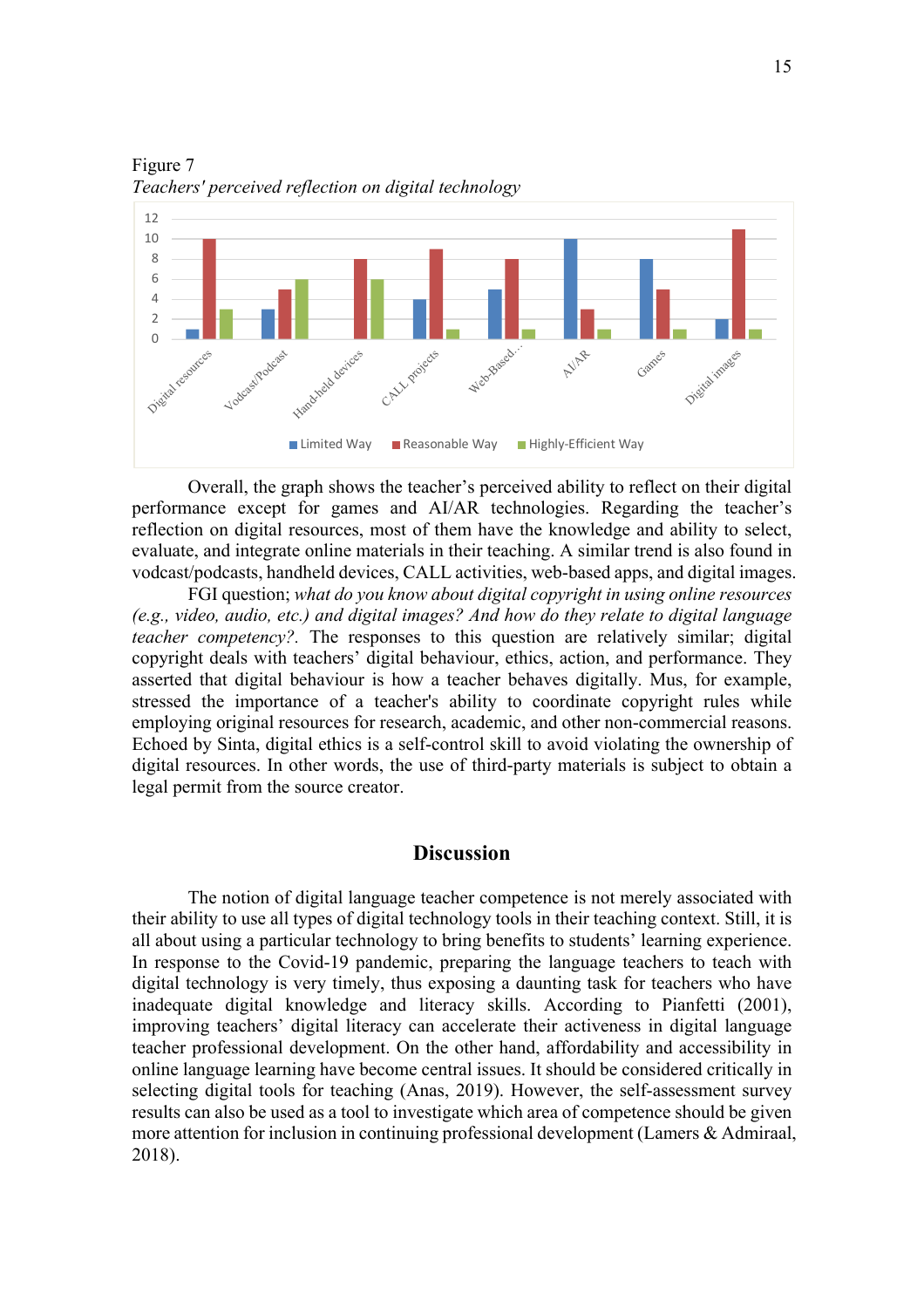Exploring LLS, games, LMS, and AI/AR applications for teaching seemed daunting for some teachers (see Figures 1 and 2). This evidence informs that the teachers' have limited digital knowledge in exploring the software, thus impacting their activeness to utilize them in their teaching. Some factors might influence, for example, the teacher's interest in LLS, usability, accessibility, affordability, technological anxiety, learners' interest, and learning context. According to the interview, the teachers' reasoning and decision to explore or not to explore a particular software were not associated with whether the tools are sophisticated, high-ended, and newly developed. However, it was more likely to be the relevance of the means to the learning context. For example, using digital animation software, Dukut (2019) explored and designed a digital picture book for elementary students in introducing Indonesian popular food and vegetable. Her expertise can be associated with digital software, games, AI/AR applications, and handheld devices teaching English for young learners but not for engineering professionals. Language learning (digital) games might not be relevant to teaching ESP courses. However, AI and AR can be explored to support language learning delivery through digital simulation and the virtual environment, particularly in vocational classes. Therefore, teacher professional development will need to focus on AI/AR skills training.

Regarding the teachers' knowledge and activeness in digital communication (see Figures 3 and 4), it is necessary to facilitate them with ease of access to the global community in the field. Accelerating virtual participation in the online community of practice will help them get insightful experiences of what it means to be online collaborative learning (Roberts, 2004). According to Kirschner & Lai (2007), an online community of practice is a paradigm for professional development to support teachers, researchers, educators, and trainers to reflect on their practice. Some questions may arise: *How to improve the teachers' digital communication literacy skills? How should the institutions play their role in supporting teachers' professional learning?.* Admiraal et al.(2021) emphasize that the schools as professional learning communities should organize interventions to help the teachers' education, such as providing the teachers with professional development programs and building collaborative work and learning. They can also give and increase the budget for teacher professional development.

The teachers' lack of knowledge in online research collaboration is one of the essential issues to raise in this discussion section (see Figures 5 and 6). Therefore, improving the teacher's networking skills will help the teachers build relationships with other researchers in the field. As García-Martínez et al. (2020) pointed out, digital environments' setting-up is required to develop a collaborative networking culture. This culture offers numerous advantages to link and connect researchers around the globe to collaborate online in multi and interdisciplinary research (Mujumdar, 2015). It will enable teachers to advance their research experience by studying and investigating various research participants and contexts.

On the other hand, the participants in the study are primarily senior lecturers who have a limited capacity to explore new technology for their teaching. The evidence suggests that using user-friendly technology will help the seniors to familiarize themselves with the tools. Consequently, giving AI/AR training will make them frustrated and overwhelmed with the complexity of digital technology. Therefore, the selfassessment survey can identify the CALL area for targetted and suitable training for teachers in the future. A context-specific approach to developing language teacher digital competence for vocational education entails enhancing a particular CALL skill for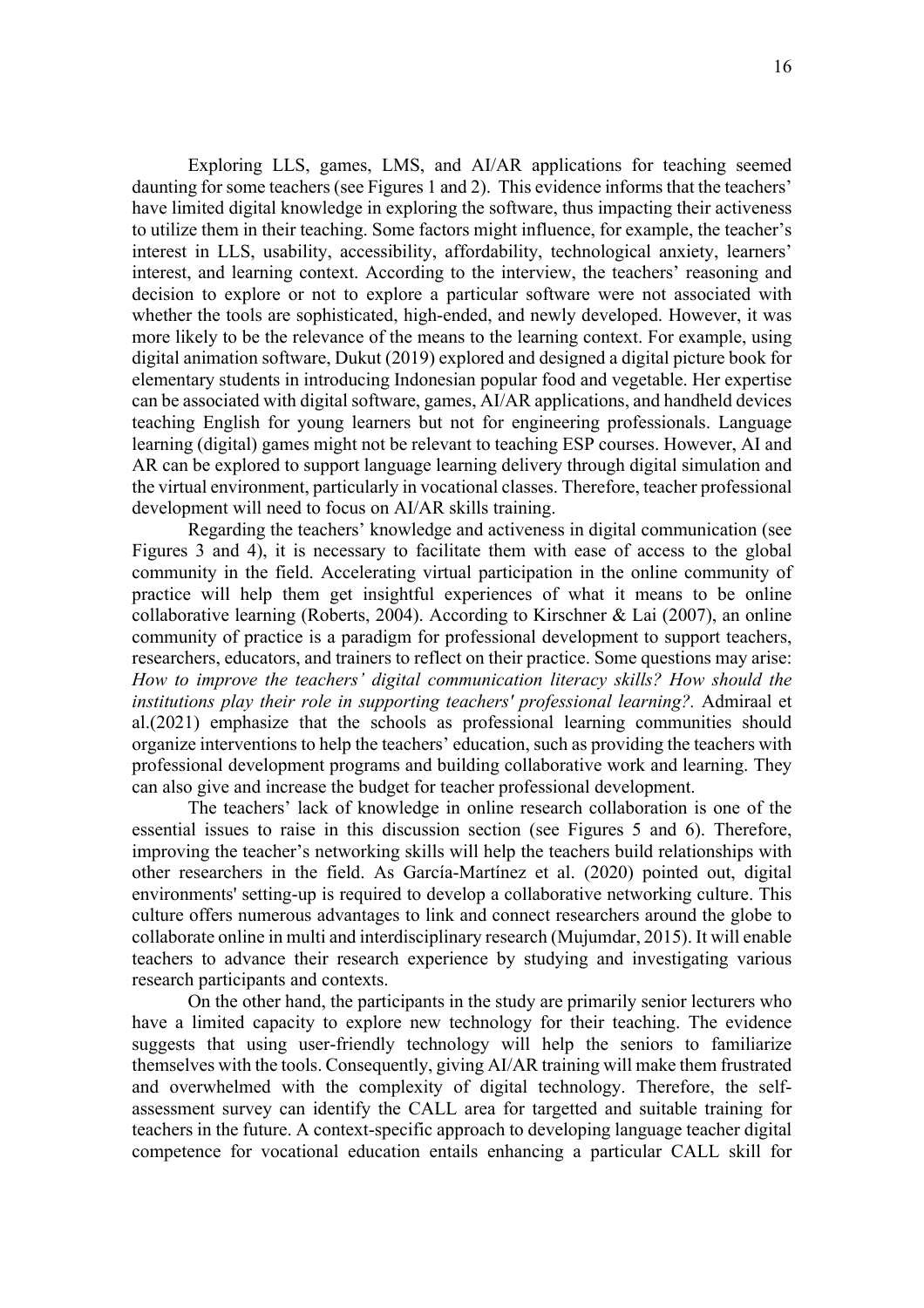specific purposes. Bergmark (2020), for example, highlighted the importance of contextspecific professional development when building a research-based education. She coined that it was essential to know the needs for professional teacher development where the learning is enacted.

The findings of this study, outlooked from self-determination theory, may be viewed through the lens of educational psychology (Ryan & Deci, 2020). Intrinsic motivation (e.g., interest, passion, enjoyment, and satisfaction) and extrinsic motivation (e.g., the software or game quality, learners' acceptance of them, cost efficiency, and effectiveness in assisting the students' learning) are two sides a coin. It strongly relates to the teachers' decision to continue working on their areas of interest. To this point, developing language teachers' digital competence can be accelerated by building strategies to increase their digital awareness and motivation. For instance, we cannot force the teachers to explore, design, develop, and use software or game in teaching if they do not have passion and interest. However, they can be encouraged and exposed to digital technologies to increase their awareness of technology-enhanced language learning, thus triggering their motivation to explore new technologies for their teaching purposes. According to figure 1, for example, the language teachers should not be encouraged to explore digital software, games, AI/AR applications for their professional development because they have little interest in those areas. Therefore, they should be encouraged to focus on the areas they are interested in, such as digital videos, social media, web-based applications, and MALL.

Furthermore, the teacher's digital motivation can also be associated with technophobia. It is closely related to technological anxiety that influences the teachers' thoughts and beliefs in developing digital literacy skills (Azarfam & Jabbari, 2012). The teachers' sense of technical fear is playing a dominant role in adopting new technology into their classrooms, such as being anxious to explore the features of a tool, breaking the device, messing up the tool's system, and violating the digital copyright. They usually feel comfortable with the current condition and seem reluctant to get out of their comfort zone. Therefore, moving the language teachers out of their comfort zone will help them improve their awareness of the importance of digital literacy skills development in response to the digitalization in language education (Lamers & Admiraal, 2018).

# **Conclusion**

Effective teaching transforms knowledge from teachers to students using their existing pedagogical strategies with and without digital technologies. A digitally competent language teacher can integrate both pedagogical and technological aspects of learning effectively and meaningfully. Yet, they can show their abilities to use the digital tools they are knowledgeable and interested in more precisely. In conclusion, the digital language teacher's identity construction closely relates to their technological and pedagogical knowledge (Mishra & Koehler, 2006, 2008), belief, and self-determination (e.g., amotivation, intrinsic and extrinsic motivation) (Ryan & Deci, 2020). The implication of this study calls for the inclusion of digital motivation and awareness in CALL teacher education, *Continuing Professional Development,* and critical pedagogy in digital literacy development. Concerning the teachers' digital literacy skills development, long-term continuing professional development is also required to provide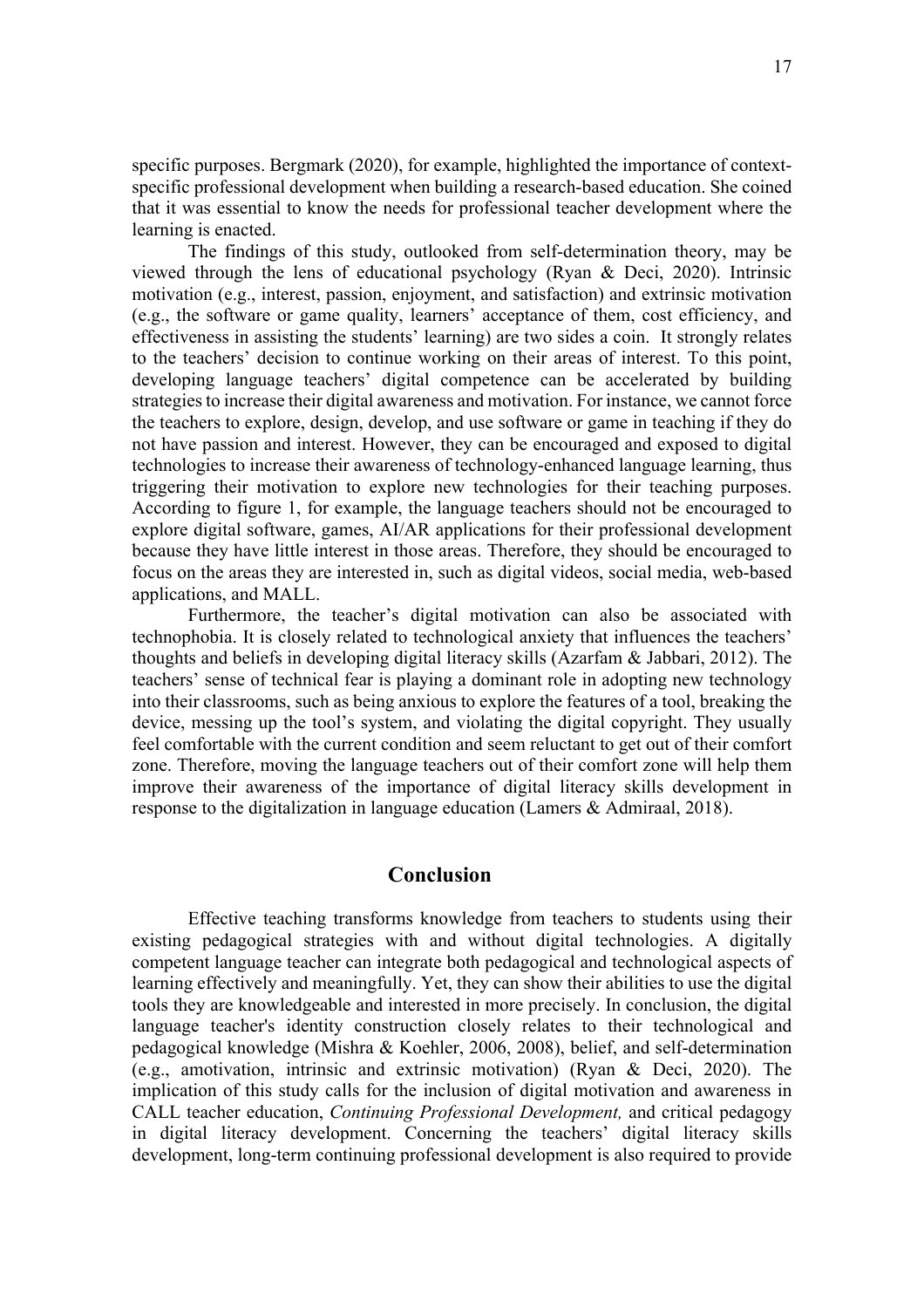them with adequate knowledge and skills to select, evaluate, modify, use, integrate, and reflect on digital technology in language teaching and education. More importantly, the institution should provide financial support and facilitate access to CALL communities nationally and globally. This study also recommends that the ECCR-based selfassessment should be initially undertaken before conducting a context-based continuing professional development. It will help CALL teacher educators determine the type of CALL course that suits their interests and learning context. Finally, we would like to make a disclaimer regarding the research context and condition of the participants. The study was conducted in a micro-reality context of vocational higher education and the number of language teachers were sixteen in total and only fourteen agreed to participate. Therefore, further research with a wider scope of participants will give more empirical evidence regarding the language teacher professional development.

### **Note**

All the names are pseudonyms

## **References**

- Admiraal, W., Schenke, W., De Jong, L., Emmelot, Y., & Sligte, H. (2021). Schools as professional learning communities: what can schools do to support professional development of their teachers? *Professional Development in Education*, *47*(4), 684– 698. https://doi.org/10.1080/19415257.2019.1665573
- Akayoğlu, S., Satar, H. M., Dikilitaş, K., Cirit, N. C., & Korkmazgil, S. (2020). Digital literacy practices of Turkish pre-service EFL teachers. *Australasian Journal of Educational Technology*, *36*(1), 85–97. https://doi.org/10.14742/ajet.4711
- Anas, I. (2018). Teacher professional development in an online community of practice (OCoP): Teacher's engagement and participation in a facebook-mediated communication (FMC). *Asian EFL Journal*, *20*(5). https://www.asian-efl-journal. com/monthly-editions-new/2018-teaching-articles/volume-20-issue-5-2018/
- Anas, I. (2019). Behind the scene: the student-created video as a meaning-making process to promote student active learning. *Teaching English with Technology*, *19*(4), 37– 56. https://doi.org/https://doi.org/10.21462/jeltl.v4i2.270
- Azarfam, A. A. Y., & Jabbari, Y. (2012). Dealing with teachers ' technophobia in classroom. *Advances in Asian Social Science*, *2*(2), 452–455. https://www.academia. edu/19846151/Dealing\_with\_Teachers\_Technophobia\_in\_Classroom
- Bergmark, U. (2020). Teachers' professional learning when building a research-based education: context-specific, collaborative and teacher-driven professional development. *Professional Development in Education*, 1–15. https://doi.org/10. 1080/19415257.2020.1827011
- Boechler, P., Dragon, K., & Wasniewski, E. (2014). Digital Literacy Concepts and Definitions: Implications for Educational Assessment and Practice. *International Journal of Digital Literacy and Digital Competence*, *5*(4), 1–18. https://doi.org/ 10.4018/ijdldc.2014100101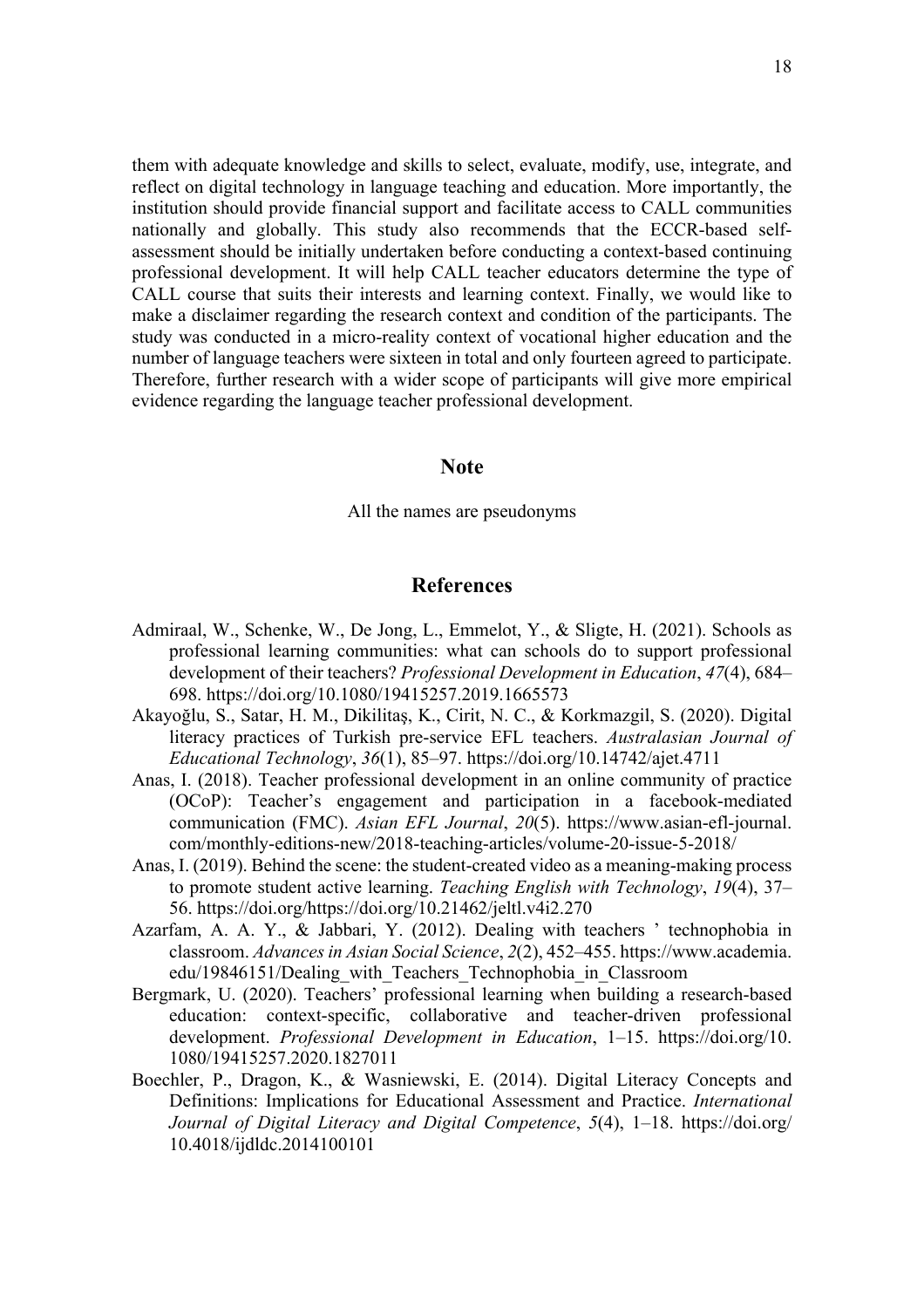- Bright, S. (2008). E-teachers collaborating : Process based professional development for e-teaching. *Ascilite 2008 Melbourne*, 75–83. https://citeseerx.ist.psu.edu/viewdoc/ download?doi=10.1.1.492.8314&rep=rep1&type=pdf
- Bruce, D. L., & Chiu, M. M. (2015). Composing With New Technology: Teacher Reflections on Learning Digital Video. *Journal of Teacher Education*, *66*(3), 272– 287. https://doi.org/10.1177/0022487115574291
- Cartelli, A. (2012). A Framework for Digital Competence Assessment. In *Current Trends and Future Practices for Digital Literacy and Competence: Vol. Hershey, P* (pp. 1– 280). https://doi.org/10.4018/978-1-4666-0903-7
- Comas-Quinn, A. (2011). Learning to teach online or learning to become an online teacher: An exploration of teachers' experiences in a blended learning course. *ReCALL*, *23*(3), 218–232. https://doi.org/10.1017/S0958344011000152
- Dukut, E. M. (2019). Popularizing Indonesian scenes through picturebooks and digital animation software: a World Englishes teaching idea. *Asian Englishes*, *21*(2), 142– 157. https://doi.org/10.1080/13488678.2018.1459071
- El Shaban, A., & Egbert, J. (2018). Diffusing education technology: A model for language teacher professional development in CALL. *System*, *78*, 234–244. https://doi.org/10.1016/j.system.2018.09.002
- Eshet-Alkalai, Y. (2004). Digital Literacy: A Conceptual Framework for Survival Skills in the Digital era. *Journal of Educational Multimedia and Hypermedia*, *13*(1), 93– 106. http://www.editlib.org/p/4793
- Falloon, G. (2020). From digital literacy to digital competence: the teacher digital competency (TDC) framework. *Educational Technology Research and Development*, *68*(5), 2449–2472. https://doi.org/10.1007/s11423-020-09767-4
- Fan, M., Antle, A. N., & Warren, J. L. (2020). Augmented Reality for Early Language Learning: A Systematic Review of Augmented Reality Application Design, Instructional Strategies, and Evaluation Outcomes. *Journal of Educational Computing Research*, *58*(6), 1059–1100. https://doi.org/10.1177/07356331209274 89
- Fielding, N. G., Lee, R. M., & Blank, G. (2017). *The SAGE Handbook of Online Research Methods* (Second Edi). SAGE.
- García-Martínez, I., Tadeu, P., Montenegro-Rueda, M., & Fernández-Batanero, J. M. (2020). Networking for online teacher collaboration. *Interactive Learning Environments*, 1–15. https://doi.org/10.1080/10494820.2020.1764057
- Gillen, J., & Barton, D. (2010). Digital Literacies. In *Journal of Adolescent Adult Literacy* (Vol. 1, Issue 3). https://doi.org/10.1598/JAAL.53.7.7
- Granello, D. H., & Wheaton, J. E. (2004). Online data collection: Strategies for research. *Journal of Counseling and Development*, *82*(4), 387–393. https://doi.org/10.1002/ j.1556-6678.2004.tb00325.x
- Gutierez, S. B., & Kim, H. B. (2017). Becoming teacher-researchers: teachers' reflections on collaborative professional development. *Educational Research*, *59*(4), 444–459. https://doi.org/10.1080/00131881.2017.1347051
- Hargie, O. (2006). Skill in theory: Communication as skilled performance. In O. Hargie (Ed.), *The Handbook of Communication Skills* (p. 597). Routledge: Taylor & Francis Group.
- Howard, S. K., Tondeur, J., Ma, J., & Yang, J. (2021). What to teach? Strategies for developing digital competency in pre-service teacher training. *Computers and*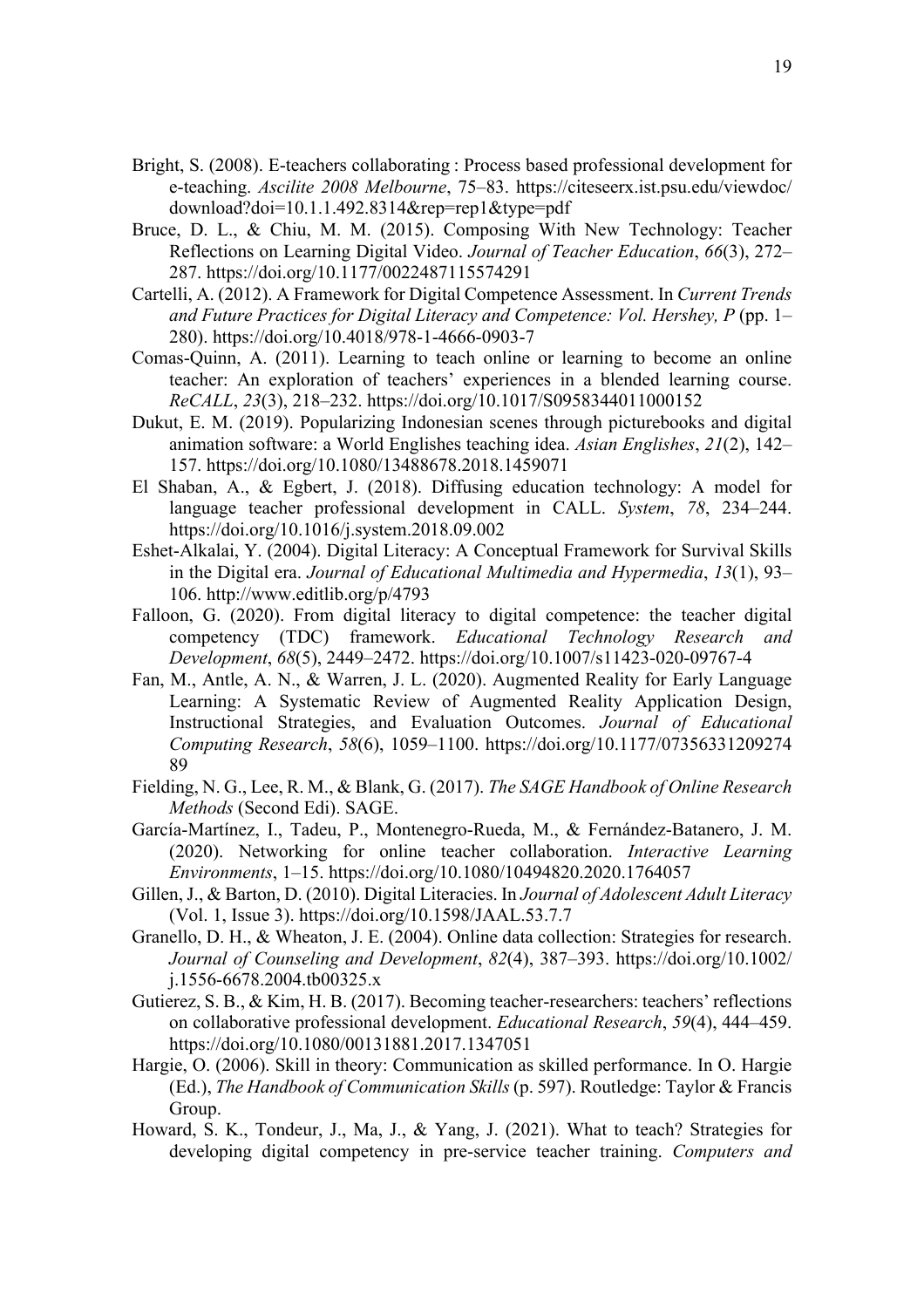*Education*, *165*, 104149. https://doi.org/10.1016/j.compedu.2021.104149

- Hubbard, P. (2008). CALL and the Future of language teacher education. *CALICO Journal*, *25*(2), 175–188. https://doi.org/10.11139/cj.25.2.175-188
- Jenkins, C. (2011). Authenticity through reflexivity: connecting teaching philosophy and practice. *Australian Journal of Adult Learning*, *51*, 72–89. https://files.eric.ed.gov/ fulltext/EJ973633.pdf
- Kim, N. (2019). A Study on the Use of Artificial Intelligence Chatbots for Improving English Grammar Skills. *Journal of Digital Convergence*, *17*(8), 37–46. https://doi.org/10.14400/JDC.2019.17.8.037
- Kirschner, P. A., & Lai, K. (2007). Online communities of practice in education. *Technology, Pedagogy and Education*, *16*(2), 127–131. https://doi.org/10.1080/ 14759390701406737
- Lamers, A. M., & Admiraal, W. F. (2018). Moving out of their comfort zones: enhancing teaching practice in transnational education. *International Journal for Academic Development*, *23*(2), 110–122. https://doi.org/https://doi.org/10.1080/1360144X. 2017.1399133
- Lee, S.-H. (2014). Digital Literacy Education for the Development of Digital Literacy. *International Journal of Digital Literacy and Digital Competence*, *5*(3), 29–43. https://doi.org/10.4018/ijdldc.2014070103
- Miles, M. B., Huberman, A. M., & Saldana, J. (2014). *Qualitative Data Analysis: A Methods Sourcebook* (Third Edit). SAGE.
- Mishra, P., & Koehler, M. J. (2006). Technological pedagogical content knowledge: a framework for teacher knowledge. *Teachers College Record*, *108*(6), 1017–1054. https://www.learntechlib.org/p/99246/.
- Mishra, P., & Koehler, M. J. (2008). *Introducing technological pedagogical content knowledge* (pp. 1–16). https://www.punyamishra.com/wp-content/uploads/2015/01/ TPACK-Handout.pdf
- Mujumdar, A. S. (2015). Editorial: Role of Global Networking in Research Collaboration. *Drying Technology*, *33*(5), 513. https://doi.org/10.1080/07373937.2014.998504
- Pianfetti, E. S. (2001). Teachers and Technology : Digital Literacy through Professional Development. *Language Arts*, *78*(3), 255–262. https://www.jstor.org/stable/ 41483145
- Pool, C. R. (1997). A New Digital Literacy A Conversation with Paul Gilster. *Educational Leadership*, *55*(3), 6–11. http://namodemello.com.br/pdf/tendencias/ tecnolnocurric.pdf
- Ranieri, M., & Bruni, I. (2019). Digital and media literacy in pre-service teacher education: a case study from Switzerland. *Nordic Journal of Digital Literacy*, *14*(3), 147–163. https://doi.org/10.4018/978-1-5225-4059-5.ch006
- Roberts, T. S. (2004). *Online Collaborative Learning: Theory and Practice*. Idea Group Publishing.
- Ryan, R. M., & Deci, E. L. (2020). Intrinsic and extrinsic motivation from a selfdetermination theory perspective: Definitions, theory, practices, and future directions. *Contemporary Educational Psychology*,  $61(xxxx)$ , 101860. https://doi.org/10.1016/j.cedpsych.2020.101860
- Schcolnik, M., & Kol, S. (1999). *Using Presentation Software to Enhance Language Learning*. The Internet ESL Journal. http://iteslj.org/Techniques/Schcolnik-PresSoft
- Son, J.-B. (2015). *Digital Literacy*. Http://Drjbson.Com/Projects/Dl/.